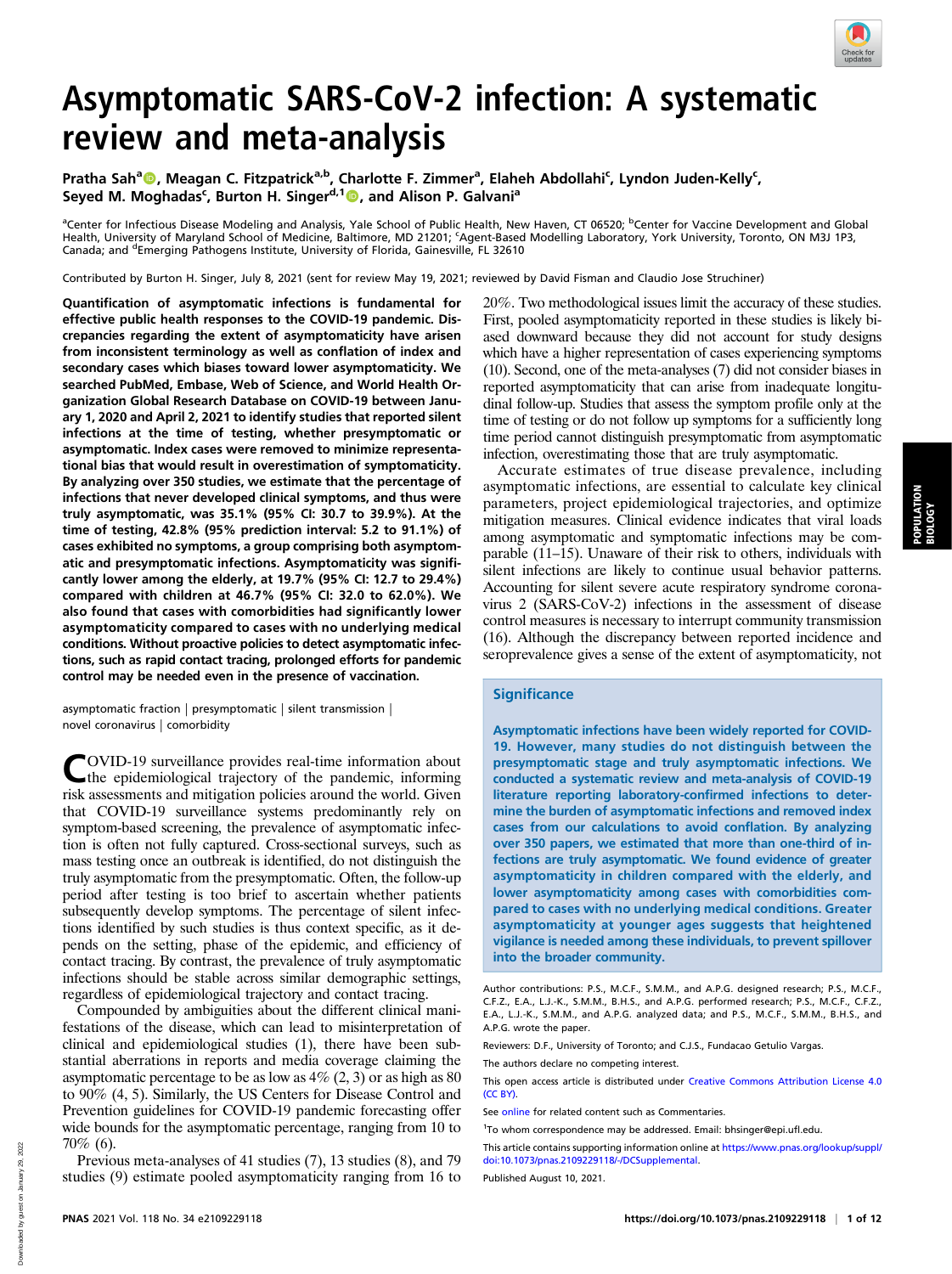all symptomatic cases are reported, and not all asymptomatic cases (for instance, those identified on the basis of exposure) are missed. Consequently, it is not sufficient to simply compare the reported cases to results from seroprevalence studies. We therefore conducted a systematic review and meta-analysis of COVID-19 literature reporting laboratory-confirmed infections to estimate the percentage of SARS-CoV-2 infections that are truly asymptomatic. We also investigated differences in asymptomaticity with respect to age, sex, comorbidity, study design, publication date, duration of symptom follow-up, geographic location, and setting.

#### Results

We identified a total of 114,124 abstracts based on our search criteria. After excluding duplicate and irrelevant studies, we used 390 in our meta-analyses (Fig. 1 and *[SI Appendix](https://www.pnas.org/lookup/suppl/doi:10.1073/pnas.2109229118/-/DCSupplemental)*, Table [S2\)](https://www.pnas.org/lookup/suppl/doi:10.1073/pnas.2109229118/-/DCSupplemental). Most studies were conducted in China ( $n = 104, 27\%$ ), followed by the United States ( $n = 74$ , 19%), Italy ( $n = 21$ , 5%), and South Korea ( $n = 13, 3\%$ ). These studies included a total of 104,058 laboratory-confirmed COVID-19 cases, of which 25,050 exhibited no symptoms at the time of testing and 7,220 remained asymptomatic. We identified 170 studies that reported asymptomatic infections (11–13, 17–183), 332

studies that reported silent infections at the time of testing (10–12, 14, 17–20, 23–27, 31, 32, 35–40, 42–44, 46, 47, 49, 50, 52, 53, 56–58, 60–66, 68, 69, 73–75, 77–79, 81, 84, 87, 90–94, 97, 99, 101, 103, 104, 106, 111, 113–116, 118, 119, 121–123, 125, 127, 128, 131, 133, 135, 137, 138, 140, 143, 145, 146, 148–152, 154, 156, 158, 160–163, 166–170, 172–174, 176, 177, 179, 180, 182–405), and 143 that delineated presymptomatic and asymptomatic infections by following-up with those silently infected (11–13, 17–20, 22–29, 31–33, 35–40, 42–44, 46–54, 56–70, 72–75, 77–81, 83, 84, 87, 89–94, 96, 97, 99, 101, 103, 104, 106–109, 111–119, 121–125, 127–129, 131, 133, 135–138, 140, 141, 143, 145–156, 158–164, 166–170, 172–174, 176–183). Among the studies that reported follow-up of clinical symptoms after testing, 11.0% reported at time points at 1 wk to 2 wk, 33.8% reported at 2 wk to 3 wk, and 55.2% reported longer than 3 wk. Among the studies that reported asymptomatic infections, 58.8% reported zero index cases, either because cases were identified through a screening design or because the study only reported the cases that were identified through contact tracing. Of the 41.2% studies that reported data on index cases, these included household members, long-term care residents, members of the community, or travelers returning from COVID-19 hotspots (SI Appendix[, Table S1\)](https://www.pnas.org/lookup/suppl/doi:10.1073/pnas.2109229118/-/DCSupplemental).



Fig. 1. Preferred Reporting Items for Systematic Reviews and Meta-Analyses (PRISMA) flow diagram showing the numbers of studies screened and included in the meta-analysis.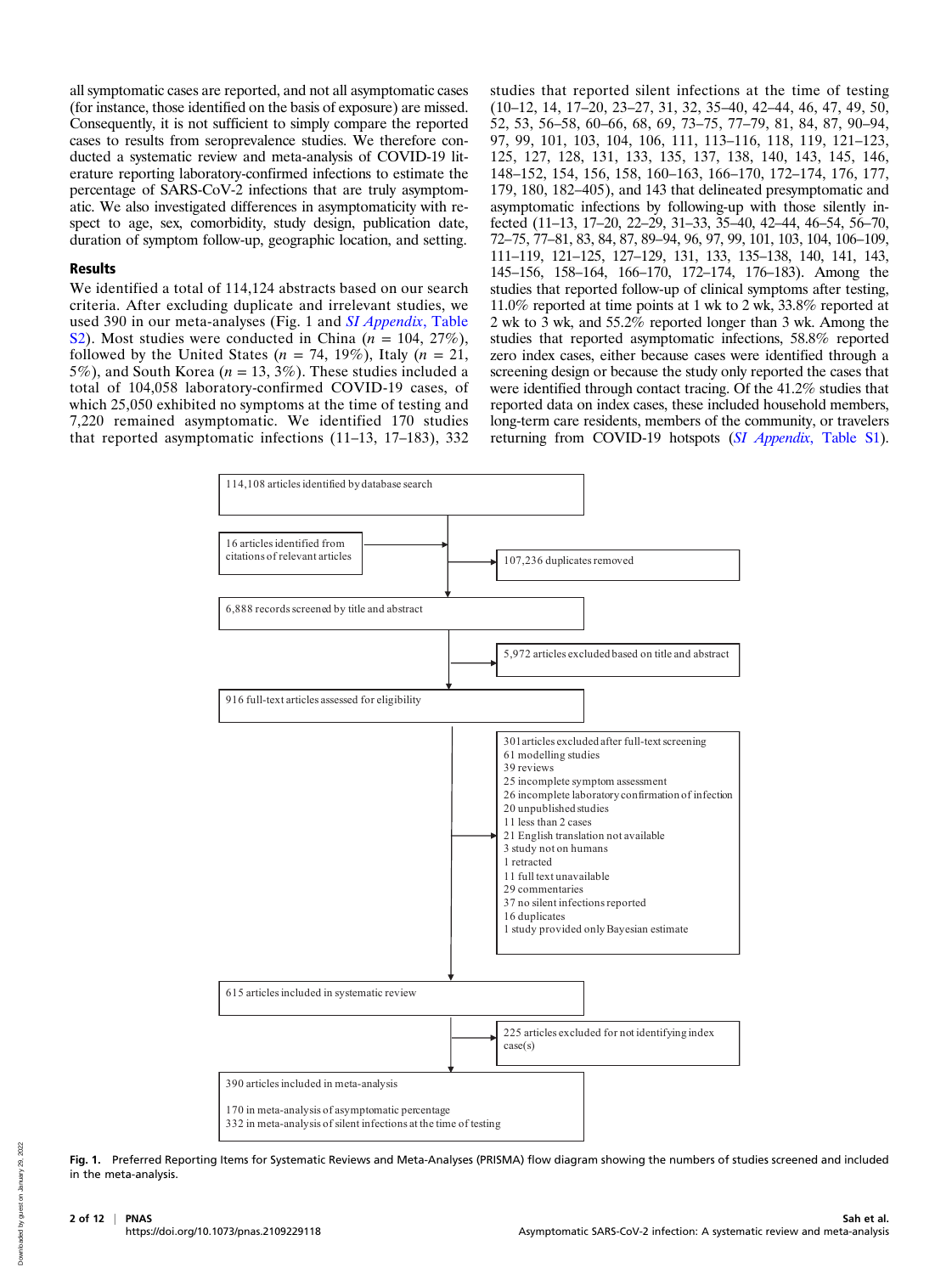A summary of the risk of bias assessment is presented in  $SI$   $Ap$ pendix[, Table S2](https://www.pnas.org/lookup/suppl/doi:10.1073/pnas.2109229118/-/DCSupplemental). Out of the 170 studies included in the calculation of asymptomaticity, 75 had low risk of bias, 10 had moderate risk of bias, and 85 had serious risk of bias.

The percentage of cases that were truly asymptomatic among laboratory-confirmed cases was 35.1% (95% CI: 30.7 to 39.9%; Fig. 2). By contrast, a larger percentage of cases exhibited no symptoms at the time of testing (42.8%, 95% prediction interval: 5.2 to 91.1%) due to mischaracterization of presymptomatic cases as asymptomatic. To investigate the degree of mischaracterization, we considered a subset of studies that reported symptoms both at the time of testing and a minimum of  $7\bar{d}$  after. Within this subset of studies, 31.8% (95% prediction interval: 5.6 to 78.7%) of cases exhibiting no symptoms at the time of testing progressed to develop symptoms. The percentage of truly asymptomatic cases among these studies was therefore 36.9%  $(95\%$  CI: 31.8 to 42.4%), similar to that estimated for all studies reporting asymptomatic infections.

These estimates were obtained after removing index cases from our calculations, correcting bias toward overrepresentation of symptomatic cases that would lead to underestimation of asymptomaticity. Without excluding index cases, estimates of asymptomatic infections using our two complementary approaches would be 27.8% (95% CI: 24.3 to 31.7%) and 29.4 (95% CI: 25.2 to 33.9%). To evaluate the impact of sample selection bias arising from higher participation among those experiencing symptoms, we next restricted our analysis to 25 studies in which complete screening of every individual present at the setting was performed. The pooled asymptomaticity among this smaller subset of studies was 47.3% (95% CI: 34.0 to 61.0%).

We found a statistically significant trend toward a lower asymptomatic percentage with increasing age  $(P < 0.01$ ; Table 1). In pairwise comparisons, the asymptomatic percentage was significantly lower for the elderly, at  $19.7\%$  (95% CI: 12.7 to 29.4%) compared with 46.7% (95% CI: 32.0 to 62.0%) for children ( $P <$ 0.01). Asymptomaticity also varied across study settings ( $P = 0.03$ ; Table 1). In particular, studies on long-term care facilities reported lower asymptomaticity compared with studies on healthcare facilities ( $P = 0.04$ ) and household transmission ( $P = 0.04$ ). We found no association between asymptomatic percentage and geographic location, study design, follow-up duration, or publication date (Table 1). We found that asymptomaticity in males was similar to that in females (log incidence rate ratio [IRR] 0.09, 95% CI –0.07 to 0.25, P = 0.27; [SI Appendix](https://www.pnas.org/lookup/suppl/doi:10.1073/pnas.2109229118/-/DCSupplemental), Fig. S1). Cases with comorbidities had lower asymptomaticity compared to cases with no underlying medical conditions (log IRR −0.43, 95% CI −0.82 to  $-0.04$ ,  $P = 0.03$ ; *[SI Appendix](https://www.pnas.org/lookup/suppl/doi:10.1073/pnas.2109229118/-/DCSupplemental)*, Fig. S2).

Egger's test for asymptomatic percentage was significant ( $P =$ 0.04; [SI Appendix](https://www.pnas.org/lookup/suppl/doi:10.1073/pnas.2109229118/-/DCSupplemental), Fig. S3), providing evidence of potential smallstudy effects. We therefore conducted a sensitivity analysis by excluding studies with relatively small sample sizes (less than 10 infections). The pooled estimate in the restricted meta-analysis  $(33.1\%; 95\% \text{ CI: } 28.0 \text{ to } 38.5\%)$  was similar to our original estimate, suggesting that our estimates are robust to publication bias.

### Discussion

The SARS-CoV-2 pandemic infected more than 80 million people within a year and is still spreading rapidly despite widespread control efforts. The elements of the global response are similar to those deployed during the SARS-CoV-1 outbreak: detecting new cases through symptom-based surveillance, subsequent testing, and isolation of confirmed cases. In 2002, these measures achieved containment within 8 mo and fewer than 8,500 cases worldwide. Given that the aerosol and surface stability of the two viruses are similar (406), a crucial difference between the two outbreaks could be the role of silent infections in propagating transmission chains. Multiple clinical studies have indicated that viral loads in asymptomatic and symptomatic



POPULATION POPULATION<br>BIOLOGY

Fig. 2. Pooled percentage of laboratory-confirmed COVID-19 cases which remained asymptomatic. Studies that did not report follow-up of silent infections or failed to identify index cases were excluded from the analysis.

infections of COVID-19 may be similar (11–14, 354). Furthermore, the presymptomatic phase of SARS-CoV-2 is highly infectious (53), and transmission from those in this phase may be responsible for more than 50% of incidence (16). This is a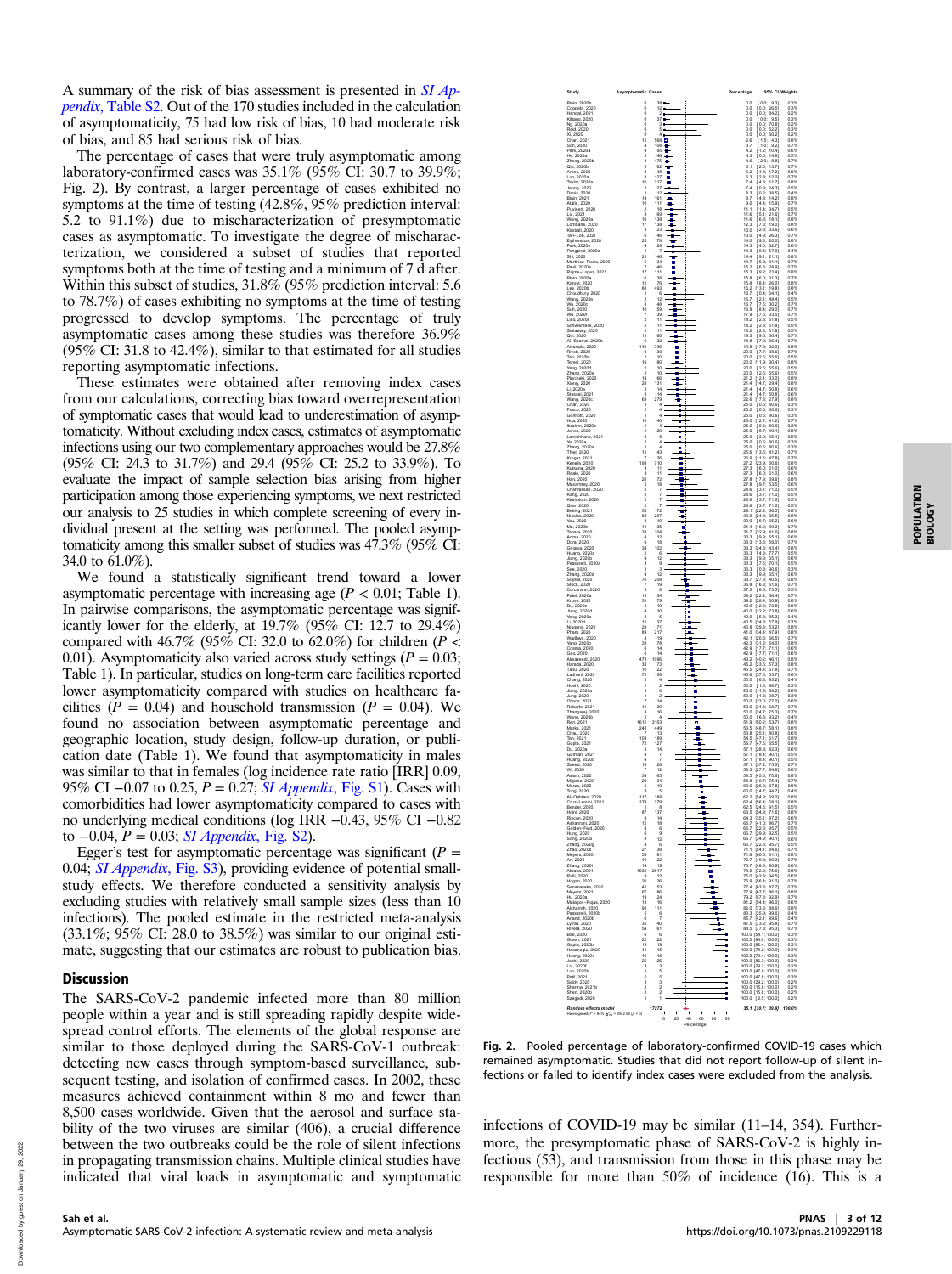|                            | n   | Estimate (%) | CI (95%)     | P value (test of overall effect) |
|----------------------------|-----|--------------|--------------|----------------------------------|
| Age class                  |     |              |              | < 0.01                           |
| Children (0 y to 18 y)     | 18  | 46.7         | 32.0 to 62.0 |                                  |
| Adults (19 y to 59 y)      | 17  | 32.1         | 22.2 to 43.9 |                                  |
| Elderly ( $\geq 60$ y)     | 17  | 19.7         | 12.7 to 29.4 |                                  |
| Study design               |     |              |              | 0.10                             |
| Population screening       | 102 | 38.2         | 32.0 to 44.8 |                                  |
| Others                     | 68  | 30.7         | 24.8 to 37.4 |                                  |
| <b>Publication date</b>    |     |              |              | 0.18                             |
| January-April 2020         | 27  | 34.8         | 23.6 to 47.9 |                                  |
| May-August 2020            | 69  | 29.5         | 24.2 to 35.4 |                                  |
| September-December 2020    | 50  | 41.1         | 31.4 to 51.4 |                                  |
| January-April 2021         | 24  | 38.4         | 25.6 to 53.1 |                                  |
| Symptom follow-up duration |     |              |              | 0.07                             |
| 7 d to 21 d                | 73  | 40.6         | 32.9 to 48.6 |                                  |
| $21 + d$                   | 90  | 32.1         | 27.0 to 37.7 |                                  |
| Setting                    |     |              |              | 0.03                             |
| Community                  | 39  | 34.0         | 25.3 to 43.8 |                                  |
| Healthcare facility        | 81  | 38.5         | 31.6 to 45.9 |                                  |
| Household                  | 18  | 42.5         | 30.9 to 54.9 |                                  |
| Long-term care facility    | 15  | 17.8         | 9.7 to 30.3  |                                  |
| Others                     | 17  | 38.4         | 23.5 to 55.9 |                                  |
| Geographic location        |     |              |              | 0.78                             |
| China                      | 50  | 33.6         | 26.1 to 42.0 |                                  |
| <b>United States</b>       | 28  | 33.3         | 22.6 to 46.1 |                                  |
| Others                     | 92  | 36.8         | 30.4 to 43.6 |                                  |

|                   | Table 1. Pooled estimates for percentages of all positive cases which remain asymptomatic |
|-------------------|-------------------------------------------------------------------------------------------|
|                   | stratified by age, gender, publication date, symptom follow-up duration, study design,    |
| and study setting |                                                                                           |

Stratifications with statistically significant subgroup differences ( $P < 0.05$ ) are in bold.

striking difference from SARS-CoV-1 in which the infectiousness peaked at 12 d to 14 d after symptom onset (407). Although silent infections of SARS-CoV-1 were reported, no known transmission occurred from silently infected or even mildly symptomatic SARS cases.

Since the emergence of COVID-19, there has been much speculation about the silent transmission of the disease. Crosssectional studies testing exposed individuals who do not exhibit symptoms often conflate asymptomatic infections with those in the presymptomatic phase, leading to substantial overestimation of asymptomatic infection. Longitudinal studies without sufficient follow-up similarly lead to overestimation of asymptomaticity (408). Additionally, inconsistent use of terminology has led to confusion, particularly when distinguishing infections which are silent at the time of testing from those which are truly asymptomatic (4, 5). A previous meta-analysis, for example, incorrectly includes infections in the presymptomatic phase to calculate pooled estimate of asymptomatic percentage (409). By contrast, several studies conducted early in the pandemic reported few asymptomatic infections, primarily due to restrictive testing criteria which focused on testing of severe cases that required hospitalization (410, 411). Inaccuracy in either direction is detrimental for public health. Overestimation of asymptomaticity engenders a perception that SARS-CoV-2 is less virulent, whereas underestimation skews key epidemiological parameters such as infection fatality rate and hospitalization rate upward, leading to suboptimal policy decisions.

To robustly estimate the asymptomatic percentage from studies with varying degrees of methodological vigor, we conducted two separate meta-analyses. In the first analysis, we estimated the asymptomatic percentage as  $35.1\%$  (95% CI: 30.7 to 39.9%), by including all studies with a duration of follow-up sufficient to identify asymptomatic infections. In the second analysis, we only included studies that both delineated silent infections at the time of testing and conducted follow-up to distinguish the presymptomatic stage from asymptomatic infections. With this analysis, we estimated the asymptomatic percentage as 36.9% (95% CI: 31.8 to 42.4%). Our estimates have overlapping CIs, which suggests that our pooled analysis is robust to methodological differences in symptom assessment. Our estimates are higher than the 15.6% (95% CI: 10.1 to 23.0%), 17% (95% CI: 14 to 20%), and 20% (95% CI: 17 to 25%) reported by three previous meta-analyses using 41 studies  $(7)$ , 13 studies  $(8)$ , and  $79$  studies  $(9)$ . In large part, this difference arises because we excluded index cases from our calculation, correcting a bias that leads to underestimation of asymptomaticity. Our estimates of asymptomatic percentage without excluding index cases were 27.8% and 29.4%, for our two approaches. The lower bounds of 24% and 25%, for the two analyses overlaps with the range of the previous largest metaanalysis. Compared with other respiratory infections, the lower bound of our analyses is higher than the 13 to 19% estimated for influenza (412, 413), and the 13% for SARS-CoV-1 (414).

We found that  $42.8\%$  (95% prediction interval: 5.2 to 91.1%) of infections were silent at the time of testing. These cases have been incorrectly referred to as asymptomatic in previous studies (4, 5, 189, 239). This rate is context specific, as it is likely influenced by the association between symptomaticity and the time window when an infection is detectable or tested by RT-PCR. Additionally, the proportion of silent infections at the time of testing is highly sensitive to the efficiency of contact tracing. If most contacts are identified and tested swiftly, then nearly all infections will be silent at the time of testing. By contrast, if contact tracing is slow and incomplete, then a larger fraction of individuals will have developed symptoms by the time they are approached for testing, and a smaller proportion of those tested will be symptom-free. Reports of silent infections at the time of testing are also likely impacted by epidemic trajectory largely due to the predominance of recent infections in samples taken during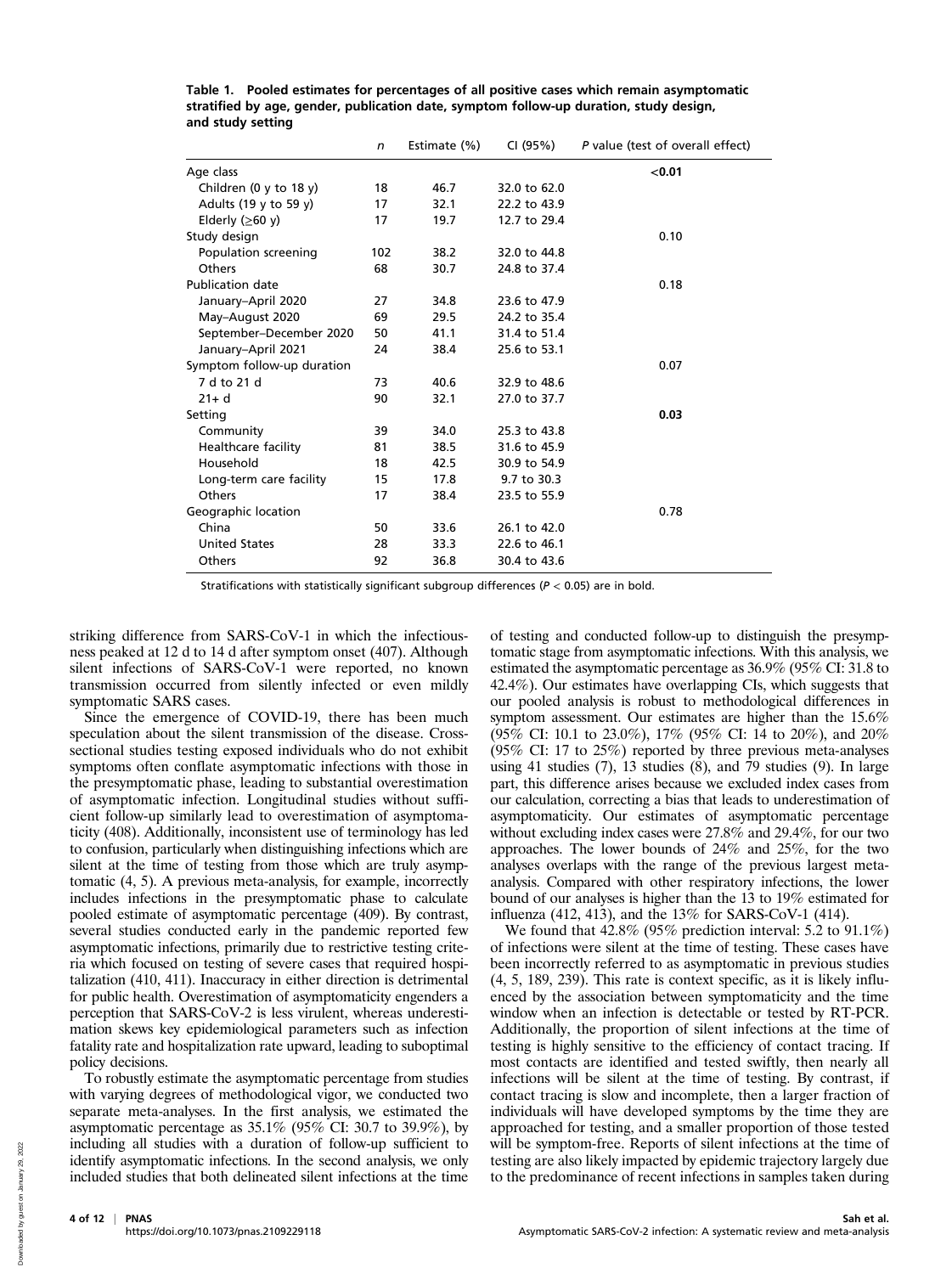the growth phase, in contrast with a higher proportion of older infections in samples taken during the declining phase. Unbiased measures of asymptomaticity, on the other hand, should be consistent across similar demographic settings, regardless of contact tracing and epidemic trajectory.

Several gaps remain in our understanding of asymptomatic carriage of COVID-19. Particularly, it is unclear why certain infections remain asymptomatic while the majority develop clinical symptoms. Our results indicate that children have greater asymptomaticity compared to the elderly. We also found that cases with comorbidities have lower asymptomaticity compared with cases with no underlying medical conditions. Additionally, studies on long-term care facilities reported lower asymptomaticity compared to other study settings. Given that the risk of severe illness is high among the elderly, the age association identified by our study implies that absence of symptoms may correlate with the tendency of developing milder symptoms. Case severity in SARS-CoV-2 patients has been linked to a cytokine storm which occurs more frequently in elderly patients (415, 416). Genetic (417), environmental risk factors, sex-linked differences (418), and cross-reactive immunity (419) might also contribute, although no studies have unequivocally demonstrated their association with either symptom status or severity.

Higher representation of asymptomatic SARS-CoV-2 infections among younger people has grave implications for control policies in daycares, schools, and universities. Settings with close, extensive contact among large groups of younger individuals are particularly susceptible to superspreader events of COVID-19 which may go undetected if surveillance focuses on symptomatic cases. This close congregation of relatively large groups similarly explains why influenza, mumps, and measles often spread more rapidly in schools and college campuses than in the broader community (420–422). As schools and universities convene in the midst of the COVID-19 pandemic, campus outbreaks are increasingly reported (423). Although COVID-19 severity is lower among young people, campus transmission with a large undetected component could more easily bridge to the rest of the population, fueling local and regional resurgence.

Our meta-analyses are subject to limitations, many related to the unprecedented pace of clinical research since the emergence of COVID-19. First, we found considerable heterogeneity in the percentage of asymptomatic infections. Subgroup analysis revealed that studies with longer follow-up reported lower asymptomaticity. Second, all reports of asymptomatic cases are confounded by the subjective and shifting definition of symptoms. For instance, the list of clinical manifestations associated with COVID-19 has expanded since the initial definitions (424). These changing definitions impact the classification of infections as asymptomatic or silent, and the more limited suite of symptoms initially considered indications of COVID-19 could bias early studies toward higher percentages in these categories. Nonetheless, we found no statistically significant differences in asymptomatic percentage when we stratified studies based on publication date. Third, in the studies included in our meta-analysis, it is possible that early mild symptoms occurring before a positive PCR test might go unrecorded, biasing the studies toward higher asymptomaticity. Fourth, although we corrected for the bias introduced by inclusion of predominantly symptomatic index cases, our estimates are still likely affected by sample selection bias, as participation is expected to be highest among those experiencing symptoms (10). Additionally, factors such as socioeconomic position, occupation, ethnicity, place of residence, internet and technological access, and scientific and medical interest could have contributed to nonrandom enrollment (425). To evaluate the effect of these biases, we calculated the pooled asymptomatic percentage using 25 studies that reported screening of all individuals in the study setting. Asymptomaticity among this smaller subset of studies was  $47.3\%$  (95% CI: 34.0 to 61.0%), with CIs that overlap with our primary analysis but the point estimate is higher than the base case CI. We therefore cannot rule out nonrandom sampling as a source of bias for estimation of the asymptomatic percentage.

In our meta-analysis, we excluded 225 studies that did not identify index cases. Additionally, 223 studies reported silent infections at the time of testing but were excluded from analysis of asymptomaticity for not reporting symptom assessment during follow-up for at least 7 d or for not specifying the duration of follow-up. Large-scale longitudinal surveys should prioritize the inclusion of these data to facilitate accurate estimation of the asymptomatic percentage. At minimum, such studies should report the number of index cases among their study participants, the clinical symptom status of individuals at the time of testing, the duration of symptom follow-up, and symptom status during the follow-up. Ideally, studies would additionally provide a full symptom profile both at time of testing and by the end of followup, to facilitate reclassification as case definitions are updated.

Estimating the extent of COVID-19 asymptomaticity is critical for calculating key epidemiological characteristics, quantifying the true prevalence of infection, and developing appropriate mitigation efforts. This meta-analysis also establishes a baseline for asymptomaticity, prior to widespread vaccination coverage. Amid concerns that vaccines may be less protective against infection than disease, widespread vaccination coverage may soon lead to a rise in the percentage of infections that present asymptomatically. The high prevalence of silent infections even at baseline, coupled with their transmission potential, necessitates accelerated contact tracing, testing, and isolation of infectious individuals, as symptom-based surveillance alone is inadequate for control.

#### Methods

Definition of Silent, Asymptomatic, and Presymptomatic Infection. We defined silent infections as laboratory-confirmed COVID-19 cases that did not exhibit any clinical symptoms, including fever, upper respiratory symptoms, pneumonia, fatigue, headache, myalgia, dehydration, or gastrointestinal dysfunction, at the time of testing. Asymptomatic infections include those that continued to exhibit no clinical symptoms during at least 7 d of follow-up after testing. Presymptomatic cases were those that developed clinical symptoms subsequent to initial testing. The presymptomatic stage begins with the start of infectiousness and ends with the onset of symptoms (426).

Search Strategy and Selection Criteria. We conducted a systematic review to identify studies reporting laboratory-confirmed COVID-19 cases without symptoms at the time of testing. Our search was inclusive of all studies that provided data regarding cases that were asymptomatic, presymptomatic, or both. We finalized systematic search criteria on May 1, 2020, and study collection was initiated by searching PubMed, EMBASE, Web of Science, and the World Health Organization Global Research Database on COVID-19 (427) weekly from inception through April 2, 2021, with no language restrictions. Our search terms included "SARS-CoV-2," "novel coronavirus," "coronavirus 2019," "COVID-19," "COVID 2019" AND "asymptomatic," "no symptoms," "presymptomatic," "paucisymptomatic," "sub-clinical," "silent transmission," "silent infection," "without any symptoms," and "without symptoms" ([SI Appendix](https://www.pnas.org/lookup/suppl/doi:10.1073/pnas.2109229118/-/DCSupplemental), Table S1). All studies of any design that included these terms, were published after January 1, 2020, and described the symptom status of COVID-19 cases were considered in the screening step. No changes were made to the search criteria after the study initiation on May 1, 2020. The study protocol is available in the Open Science Framework online public database, registration DOI: 10.17605/OSF.IO/ZCJ62.

All articles were double-screened (by P.S. and C.F.Z.) based on the title and abstract. Studies were excluded if they were 1) duplicate publications, 2) editorials, reviews, discussions, or opinion pieces, 3) ambiguous about the presence of silent infection, 4) modeling studies without primary data, 5) based on fewer than two cases, 6) not conducted in humans, or 7) retracted. All identified full-text articles were reviewed by P.S. and C.F.Z. For each fulltext article, we manually searched references for additional relevant studies. Studies included in our meta-analysis either reported laboratory confirmations of COVID-19 at a single time point, providing a snapshot of disease prevalence in the study subjects, or reported longitudinal data over a period of follow-up.

Risk of bias was assessed independently by two authors, and consensus was achieved through discussion. We adapted the ROBINS-I checklist (428) to include seven items: 1) enrollment of all patients satisfying the criteria for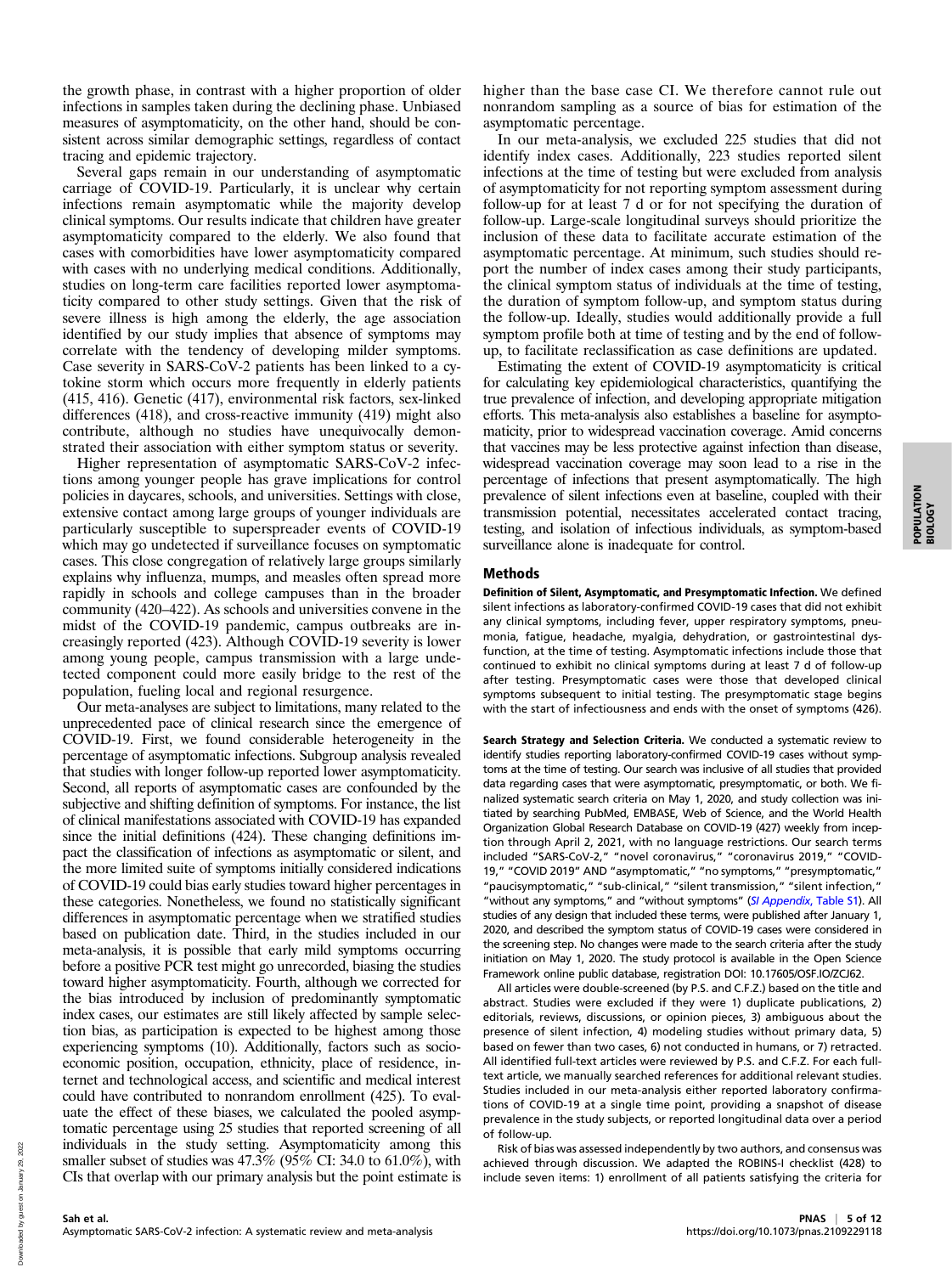inclusion, 2) enrollment of cases regardless of symptom status, 3) confirmation of cases using RT-PCR, 4) symptoms monitored by clinicians rather than self-reporting, 5) symptom assessment at the end of the follow-up period, 6) symptom follow-up duration of at least 7 d, and 7) loss to follow-up less than 5%.

Data Analysis. We conducted a meta-analysis using the studies identified through our systematic review to determine the prevalence of those truly asymptomatic among infected individuals. To delineate true asymptomaticity from the combination of asymptomatic and presymptomatic infections, we pursued two complementary analyses: 1) a single-step analysis based on reports of those who were asymptomatic at the end of a follow-up period and 2) a two-step analysis first evaluating the percentage of infections without symptoms at the time of testing and then assessing asymptomaticity by subtracting those that progressed to develop symptoms. In the single-step analysis, we calculated asymptomaticity as the percentage of confirmed COVID-19 cases that continued to exhibit no clinical symptoms for at least 7 d after testing, whether or not symptom status was reported specifically at the time of testing. In the two-step analysis, we focused on a subset of studies that distinguished asymptomatic cases from those that were presymptomatic by reporting symptoms at time of testing as well as conducting follow-up of symptoms for at least 7 d after testing. In both analyses, we removed index case(s) from the denominator of our calculations to minimize representational bias that would result in overestimation of symptomaticity. As a sensitivity analysis, we repeated our calculations including index cases. For studies that did not follow a population screening design, we assumed that single infections without an epidemiological link were necessarily detected due to their symptoms. Therefore, we subset the calculations to include only those infections which were part of a cluster.

To calculate pooled estimates, study outcomes were logit transformed, each study was assigned a weight using the inverse variance method (429), the DerSimonian−Laird estimator was applied to evaluate between-study variance (430), and the Clopper–Pearson method was used to determine CIs (431). Given heterogeneity in asymptomatic percentages estimated across studies, we used a random-effects meta-analysis model, applying the Hartung and Knapp (432) method to adjust test statistics and CIs for the random effect. We evaluated small-study effects visually with a contourenhanced funnel plot and statistically with Egger's test (433). As a sensitivity analysis, we excluded studies with a small sample size (<10 infections), and we considered whether their removal impacted the pooling of results.

- 1. X. Hao et al., Reconstruction of the full transmission dynamics of COVID-19 in Wuhan. Nature 584, 420–424 (2020).
- 2. Y. Dong et al., Epidemiology of COVID-19 Among Children in China. Pediatrics 145, e20200702 (2020).
- 3. C. Heneghan, J. Brassey, T. Jefferson, COVID-19: What proportion are asymptomatic? [https://www.cebm.net/covid-19/covid-19-what-proportion-are-asymptomatic/.](https://www.cebm.net/covid-19/covid-19-what-proportion-are-asymptomatic/) Accessed 29 May 2020.
- 4. M. Day, Covid-19: Four fifths of cases are asymptomatic, China figures indicate. BMJ 369, m1375 (2020).
- 5. S. Mayor, Covid-19: Nine in 10 pregnant women with infection when admitted for delivery are asymptomatic, small study finds. BMJ 369, m1485 (2020).
- 6. Centers for Disease Control and Prevention, COVID-19 Pandemic Planning Scenarios. [https://www.cdc.gov/coronavirus/2019-ncov/hcp/planning-scenarios-archive/planning](https://www.cdc.gov/coronavirus/2019-ncov/hcp/planning-scenarios-archive/planning-scenarios-2020-05-20.pdf)[scenarios-2020-05-20.pdf](https://www.cdc.gov/coronavirus/2019-ncov/hcp/planning-scenarios-archive/planning-scenarios-2020-05-20.pdf). Accessed 18 August 2020.
- 7. J. He, Y. Guo, R. Mao, J. Zhang, Proportion of asymptomatic coronavirus disease 2019 (COVID-19): A systematic review and meta-analysis. J. Med. Virol. 93, 820–830 (2021).
- 8. O. Byambasuren et al., Estimating the extent of asymptomatic COVID-19 and its potential for community transmission: Systematic review and meta-analysis. J. Assoc. Med. Microbiol. Infect. Dis. Can., 5, 223–234 (2020).
- 9. D. Buitrago-Garcia et al., Occurrence and transmission potential of asymptomatic and presymptomatic SARS-CoV-2 infections: A living systematic review and metaanalysis. PLoS Med. 17, e1003346 (2020).
- 10. D. F. Gudbjartsson et al., Spread of SARS-CoV-2 in the Icelandic population. N. Engl. J. Med. 382, 2302–2315 (2020).
- 11. A. Kimball et al., Asymptomatic and presymptomatic SARS-CoV-2 infections in residents of a long-term care skilled nursing facility - King County, Washington, March 2020. MMWR Morb. Mortal. Wkly. Rep. 69, 377–381 (2020).
- 12. M. M. Arons et al., Presymptomatic SARS-CoV-2 infections and transmission in a skilled nursing facility. N. Engl. J. Med. 382, 2081–2090 (2020).
- 13. S. Hoehl et al., Evidence of SARS-CoV-2 infection in returning travelers from Wuhan, China. N. Engl. J. Med. 382, 1278–1280 (2020).
- 14. Q. M. L. Thi et al., Severe acute respiratory syndrome coronavirus 2 shedding by travelers, Vietnam, 2020. Emerging. Infect. Dis. J. 26, 1624–1626 (2020).
- 15. R. Zhou et al., Viral dynamics in asymptomatic patients with COVID-19. Int. J. Infect. Dis. 96, 288–290 (2020).
- 16. S. M. Moghadas et al., The implications of silent transmission for the control of COVID-19 outbreaks. Proc. Natl. Acad. Sci. U.S.A. 117, 17513–17515 (2020).

We conducted subgroup analysis stratified by age class, study design (population screening or not), publication date, duration of symptom followup, geographic location, and setting (community, healthcare facility, household, long-term care facilities, and other which encompassed schools, ships, conference, call centers, labor and delivery units, homeless shelters, and detention facilities). For subgroup analysis involving age class, we selected studies where all confirmed cases were either children (0 y to 18 y), adults (19 y to 59 y) or the elderly (≥60 y). We evaluated sex-based differences in asymptomaticity by selecting only those studies that stratified asymptomatic cases with respect to sex. For each of these studies we calculated the IRR, which was the ratio of the asymptomatic percentage in males relative to that in females. A similar analysis was performed to evaluate the asymptomaticity in cases with comorbidity relative to those without.

We next evaluated the impact of sample selection bias arising from higher participation among those experiencing symptoms in studies with voluntary participation. In this analysis, we calculated the pooled asymptomaticity after restricting to a smaller subset of studies that performed screening of every individual at the study setting. To avoid age-dependent bias in asymptomaticity, we removed studies where all participants belonged to a single age class (children, adults, or the elderly). Out of the 25 studies selected, 7 studies performed screening of all close household contacts (64, 80, 83, 103, 117, 131), 3 screened all flight passengers (28, 84, 91), and 2 screened all members of a tourist/pilgrim group (94, 129). Others were based on screening of healthcare workers (25, 110), inpatients admitted for non−COVID-19 reasons (19, 50, 59, 72, 108, 113), rigorously community screening (82, 166), travelers (18, 180), and those associated with a detention facility (92).

The meta-analysis and subgroup analyses were conducted using the metaprop function from the R package meta. Meta-analyses of sex-based and comorbidity-based differences in asymptomaticity were performed using the rma function from the R package metafor.

Data Availability. All study data are included in the article and [SI Appendix](https://www.pnas.org/lookup/suppl/doi:10.1073/pnas.2109229118/-/DCSupplemental).

ACKNOWLEDGMENTS. A.P.G. acknowledges funding from NSF Expeditions Grant 1918784, NIH Grant 1R01AI151176-01, NSF Grant RAPID-2027755, and the Notsew Orm Sands Foundation. S.M.M. was supported by the Canadian Institutes of Health Research [OV4 – 170643, COVID-19 Rapid Research] and Natural Sciences and Engineering Research Council of Canada Emerging Infectious Diseases Modelling Initiative (NSERC EIDM), Mathematics for Public Health (MfPH) grant.

- 17. S. Almazeedi et al., Characteristics, risk factors and outcomes among the first consecutive 1096 patients diagnosed with COVID-19 in Kuwait. EClinicalMedicine 24, 100448 (2020).
- 18. M. Al-Qahtani et al., The prevalence of asymptomatic and symptomatic COVID-19 in a cohort of quarantined subjects. Int. J. Infect. Dis. 102, 285–288 (2021).
- 19. H. O. Al-Shamsi, E. A. Coomes, K. Aldhaheri, S. Alrawi, Serial screening for COVID-19 in asymptomatic patients receiving anticancer therapy in the United Arab Emirates. JAMA Oncol. 7, 129–131 (2021).
- 20. D. Alsharrah et al., Clinical characteristics of pediatric SARS-CoV-2 infection and coronavirus disease 2019 (COVID-19) in Kuwait. J. Med. Virol. 93, 3246–3250 (2021).
- 21. G. R. Alvarado et al., Symptom characterization and outcomes of sailors in isolation after a COVID-19 outbreak on a US aircraft carrier. JAMA Netw. Open 3, e2020981 (2020).
- 22. P. An, P. Song, Y. Wang, B. Liu, Asymptomatic patients with novel coronavirus disease (COVID-19). Balkan Med. J. 37, 229–230 (2020).
- 23. P. Anand et al., Clinical profile, viral load, management and outcome of neonates born to COVID 19 positive mothers: A tertiary care centre experience from India. Eur. J. Pediatr. 180, 547–559 (2021).
- 24. Y. Arima et al., Severe acute respiratory syndrome coronavirus 2 infection among returnees to Japan from Wuhan, China, 2020. Emerg. Infect. Dis. 26, 1596–1600 (2020).
- 25. M. S. Alshahrani et al., Prevalence of the SARS-CoV-2 infection among postquarantine healthcare workers. J. Multidiscip. Healthc. 13, 1927-1936 (2020).
- 26. A. Aslam et al., SARS CoV-2 surveillance and exposure in the perioperative setting with universal testing and personal protective equipment (PPE) policies. Clin. Infect. Dis., 10.1093/cid/ciaa1607 (2020).
- 27. E. Atalla et al., Clinical presentation, course, and risk factors associated with mortality in a severe outbreak of COVID-19 in Rhode Island, USA, April-June 2020. Pathogens 10, 8 (2020).
- 28. S. H. Bae et al., Asymptomatic transmission of SARS-CoV-2 on evacuation flight. Emerg. Infect. Dis. 26, 2705–2708 (2020).
- 29. W. R. Bender, A. Hirshberg, P. Coutifaris, A. L. Acker, S. K. Srinivas, Universal testing for severe acute respiratory syndrome coronavirus 2 in 2 Philadelphia hospitals: Carrier prevalence and symptom development over 2 weeks. Am. J. Obstet. Gynecol. MFM 2, 100226 (2020).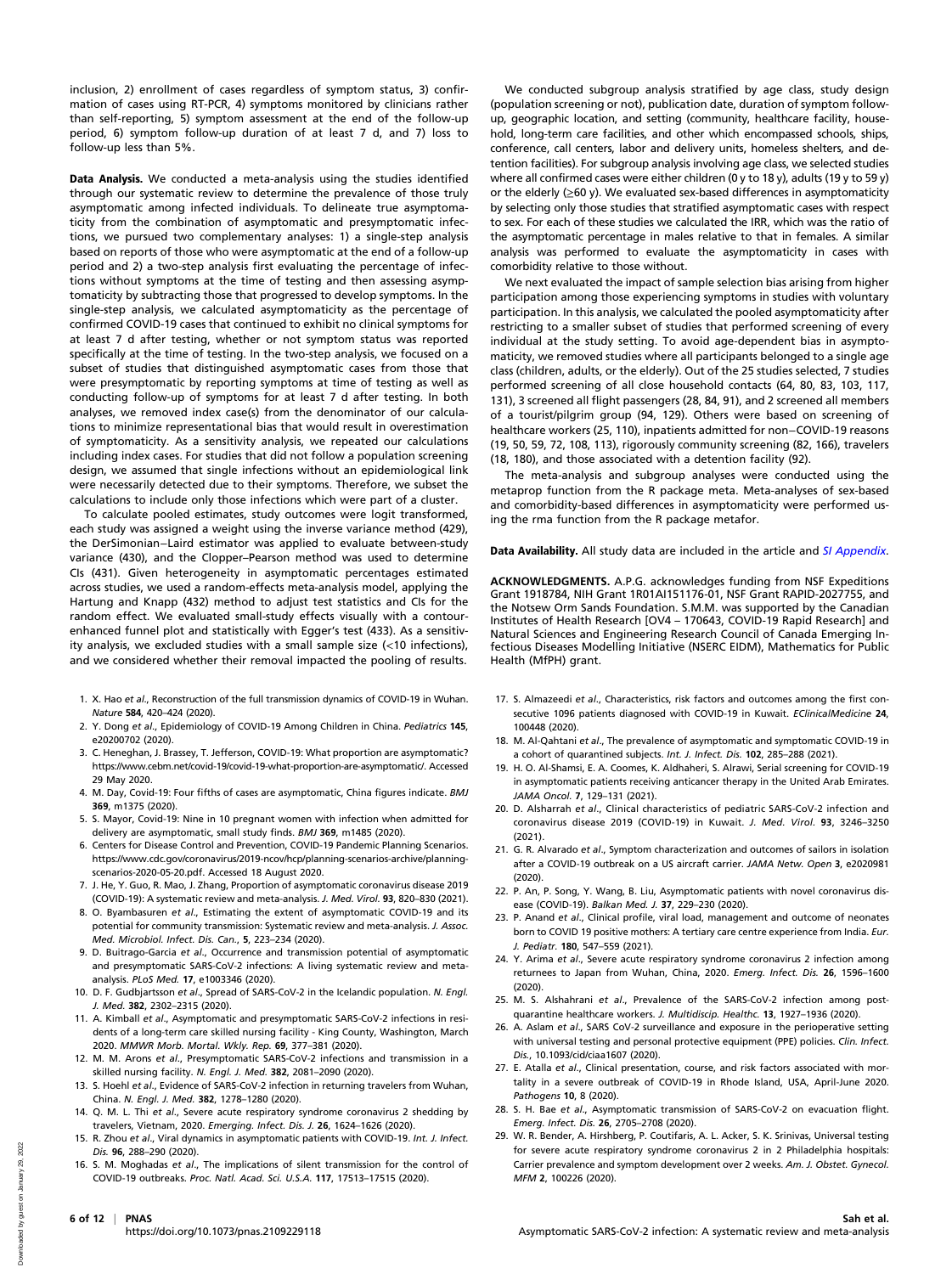- 30. H. Blain et al., Efficacy of a test-retest strategy in residents and health care personnel of a nursing home facing a COVID-19 outbreak. J. Am. Med. Dir. Assoc. 21, 933–936 (2020).
- 31. H. Blain et al., Atypical clinical presentation of COVID-19 infection in residents of a long-term care facility. Eur. Geriatr. Med. 11, 1085–1088 (2020).
- 32. J. F.-W. Chan et al., A familial cluster of pneumonia associated with the 2019 novel coronavirus indicating person-to-person transmission: A study of a family cluster. Lancet 395, 514–523 (2020).
- 33. L. Chang, L. Zhao, H. Gong, L. Wang, L. Wang, Severe acute respiratory syndrome coronavirus 2 RNA detected in blood donations. Emerg. Infect. Dis. 26, 1631–1633 (2020).
- 34. N. Van Vinh Chau et al., The natural history and transmission potential of asymptomatic SARS-CoV-2 infection. bioRxiv [Preprint] (2020). [https://doi.org/10.1101/2020.](https://doi.org/10.1101/2020.04.27.20082347) [04.27.20082347](https://doi.org/10.1101/2020.04.27.20082347).
- 35. M. Chehrassan et al., Management of spine trauma in COVID-19 pandemic: A preliminary report. Arch. Bone Jt. Surg. 8, 270–276 (2020).
- 36. L. Coppeta et al., Contact screening for healthcare workers exposed to patients with COVID-19. Int. J. Environ. Res. Public Health 17, 9082 (2020).
- 37. M. A. Corcorran et al., Prolonged persistence of PCR-detectable virus during an outbreak of SARS-CoV-2 in an inpatient geriatric psychiatry unit in King County, Washington. Am. J. Infect. Control 49, 293–298 (2021).
- 38. S. Cosma et al., The "scar" of a pandemic: Cumulative incidence of COVID-19 during the first trimester of pregnancy. J. Med. Virol. 93, 537-540 (2021).
- 39. K. Danis et al., Cluster of coronavirus disease 2019 (COVID-19) in the French Alps, February 2020. Clin. Infect. Dis. 71, 825–832 (2020).
- 40. A. V. Dora et al., Universal and serial laboratory testing for SARS-CoV-2 at a longterm care skilled nursing facility for Veterans - Los Angeles, California, 2020. MMWR Morb. Mortal. Wkly. Rep. 69, 651–655 (2020).
- 41. W. Du et al., Clinical characteristics of COVID-19 in children compared with adults in Shandong Province, China. Infection 48, 445-452 (2020).
- 42. W. Du et al., Persistence of SARS-CoV-2 virus RNA in feces: A case series of children. J. Infect. Public Health 13, 926–931 (2020).
- 43. E. Eythorsson et al., Clinical spectrum of coronavirus disease 2019 in Iceland: Population based cohort study. BMJ 371, m4529 (2020).
- 44. F. M. Fusco et al., COVID-19 among healthcare workers in a specialist infectious diseases setting in Naples, Southern Italy: Results of a cross-sectional surveillance study. J. Hosp. Infect. 105, 596–600 (2020).
- 45. Y. Gao et al., A cluster of the corona virus disease 2019 caused by incubation period transmission in Wuxi, China. J. Infect. 80, 666–670 (2020).
- 46. A. Gonfiotti et al., Clinical courses and outcomes of five patients with primary lung cancer surgically treated while affected by severe acute respiratory syndrome coronavirus 2. Eur. J. Cardiothorac. Surg. 58, 598–604 (2020).
- 47. C. G. Grijalva et al., Transmission of SARS-COV-2 infections in households Tennessee and Wisconsin, April-September 2020. MMWR Morb. Mortal. Wkly. Rep. 69, 1631–1634 (2020).
- 48. N. Gupta et al., Transmission of SARS-CoV-2 infection by children: A study of contacts of index paediatric cases in India. J. Trop. Pediatr. 67, fmaa081 (2021).
- 49. M. S. Han et al., Clinical characteristics and viral RNA detection in children with coronavirus disease 2019 in the Republic of Korea. JAMA Pediatr. 175, 73–80 (2021).
- 50. S. Harada, et al., Control of a nosocomial outbreak of COVID-19 in a university hospital. Open Forum Infect. Dis. 7, ofaa512 (2020).
- 51. I. Hasanoglu et al., Higher viral loads in asymptomatic COVID-19 patients might be the invisible part of the iceberg. Infection 49, 117–126 (2021).
- 52. N. Hcini et al., Maternal, fetal and neonatal outcomes of large series of SARS-CoV-2 positive pregnancies in peripartum period: A single-center prospective comparative study. Eur. J. Obstet. Gynecol. Reprod. Biol. 257, 11–18 (2021).
- 53. X. He et al., Temporal dynamics in viral shedding and transmissibility of COVID-19. Nat. Med. 26, 672–675 (2020).
- 54. C. A. Hogan et al., Large-scale testing of asymptomatic healthcare personnel for severe acute respiratory syndrome coronavirus 2. Emerg. Infect. Dis. 27, 250–254 (2021).
- 55. Z. Hu et al., Clinical characteristics of 24 asymptomatic infections with COVID-19 screened among close contacts in Nanjing, China. Sci. China Life Sci. 63, 706-711 (2020).
- 56. C.-Z. Hua et al., Epidemiological features and viral shedding in children with SARS-CoV-2 infection. J. Med. Virol. 92, 2804–2812 (2020).
- 57. L. Huang et al., Initial CT imaging characters of an imported family cluster of COVID-19. Clin. Imaging 65, 78–81 (2020).
- 58. K. Huang et al., A retrospective analysis of the epidemiology, clinical manifestations, and imaging characteristics of familial cluster-onset COVID-19. Ann. Transl. Med. 8, 747 (2020).
- 59. Q. Huang et al., Asymptomatic COVID-19 infection in patients with cancer at a cancer-specialized hospital in Wuhan, China - Preliminary results. Eur. Rev. Med. Pharmacol. Sci. 24, 9760–9764 (2020).
- 60. I. F.-N. Hung et al., SARS-CoV-2 shedding and seroconversion among passengers quarantined after disembarking a cruise ship: A case series. Lancet Infect. Dis. 20, 1051–1060 (2020).
- 61. O. R. Ibrahim et al., COVID-19 in children: A case series from Nigeria. Pan Afr. Med. J. 35, 53 (2020).
- 62. T. H. Jeong et al., Real asymptomatic SARS-CoV-2 infection might be rare: Importance of careful interviews and follow-up. J. Korean Med. Sci. 35, e333 (2020).
- 63. X.-L. Jiang et al., Transmission potential of asymptomatic and paucisymptomatic severe acute respiratory syndrome coronavirus 2 infections: A 3-family cluster study in China. J. Infect. Dis. 221, 1948–1952 (2020).
- 64. Y. Jiang et al., Characteristics of a family cluster of Severe Acute Respiratory Syndrome Coronavirus 2 in Henan, China. J. Infect. 81, e46-e48 (2020).
- 65. H. Jiang et al., Clinical features, laboratory findings and persistence of virus in 10 children with coronavirus disease 2019 (COVID-19). Biomed. J. 44, 94–100 (2021).
- 66. N. K. Jones et al., Effective control of SARS-CoV-2 transmission between healthcare workers during a period of diminished community prevalence of COVID-19. eLife 9, e59391 (2020).
- 67. R. K. Joshi, R. K. Ray, S. Adhya, V. P. S. Chauhan, S. Pani, Spread of COVID-19 by asymptomatic cases: Evidence from military quarantine facilities. BMJ Mil. Health 167, 217–218 (2021).
- 68. J. Jung et al., Investigation of a nosocomial outbreak of coronavirus disease 2019 in a paediatric ward in South Korea: Successful control by early detection and extensive contact tracing with testing. Clin. Microbiol. Infect. 26, 1574–1575 (2020).
- 69. Y. Kang et al., A retrospective view of pediatric cases infected with SARS-CoV-2 of a middle-sized city in mainland China. Medicine (Baltimore) 99, e23797 (2020).
- 70. L. Karout et al., COVID-19 prevalence, risk perceptions, and preventive behavior in asymptomatic Latino population: A cross-sectional study. Cureus 12, e10707 (2020).
- 71. S. P. Kennelly et al., Asymptomatic carriage rates and case fatality of SARS-CoV-2 infection in residents and staff in Irish nursing homes. Age Ageing 50, 49–54 (2021).
- 72. S. C. Kirshblum et al., Screening testing for SARS-CoV-2 upon admission to rehabilitation hospitals in a high COVID-19 prevalence community. PM R. 12, 1009–1014 (2020).
- 73. B. R. Kittang et al., Outbreak of COVID-19 at three nursing homes in Bergen. Tidsskr. Nor. Laegeforen., 10.4045/tidsskr.20.0405 (2020).
- 74. S. Kutsuna, et al., SARS-CoV-2 screening test for Japanese returnees from Wuhan, China, January 2020. Open Forum Infect. Dis. 7, ofaa243(2020).
- 75. S. N. Ladhani et al., Investigation of SARS-CoV-2 outbreaks in six care homes in London, April 2020. EClinicalMedicine 26, 100533 (2020).
- 76. J. Y. Lee et al., Epidemiological and clinical characteristics of coronavirus disease 2019 in Daegu, South Korea. Int. J. Infect. Dis. 98, 462–466 (2020).
- 77. W. Li et al., Virus shedding dynamics in asymptomatic and mildly symptomatic patients infected with SARS-CoV-2. Clin. Microbiol. Infect. 26, 1556.e1–1556.e6 (2020).
- 78. J. Li et al., Comparative analysis of symptomatic and asymptomatic SARS-CoV-2 infection in children. Ann. Acad. Med. Singap. 49, 530–537 (2020).
- 79. J. Liao et al., Epidemiological and clinical characteristics of COVID-19 in adolescents and young adults. Innovation (N Y) 1, 100001 (2020).
- 80. Z. Liu et al., Investigation of a family cluster outbreak of COVID-19 indicates the necessity of CT screening for asymptomatic family members in close contact with confirmed patients. J. Thorac. Dis. 12, 3673–3681 (2020).
- 81. A. Lombardi et al., Characteristics of 1573 healthcare workers who underwent nasopharyngeal swab testing for SARS-CoV-2 in Milan, Lombardy, Italy. Clin. Microbiol. Infect. 26, 1413.e9–1413.e13 (2020).
- 82. L. Luo et al., Contact settings and risk for transmission in 3410 close contacts of patients with COVID-19 in Guangzhou, China: A prospective cohort study. Ann. Intern. Med. 173, 879–887 (2020).
- 83. Y. Luo et al., Asymptomatic SARS-CoV-2 infection in household contacts of a healthcare provider, Wuhan, China. Emerg. Infect. Dis. 26, 1930–1933 (2020).
- 84. T. Lytras et al., High prevalence of SARS-CoV-2 infection in repatriation flights to Greece from three European countries. J. Travel Med. 27, taaa054 (2020).
- 85. Y. Ma et al., Characteristics of asymptomatic patients with SARS-CoV-2 infection in Jinan, China. Microbes Infect. 22, 212–217 (2020).
- 86. K. Macartney et al., Transmission of SARS-CoV-2 in Australian educational settings: A prospective cohort study. Lancet Child Adolesc. Health 4, 807-816 (2020).
- 87. M. L. Martinez-Fierro et al., The role of close contacts of COVID-19 patients in the SARS-CoV-2 transmission: An emphasis on the percentage of nonevaluated positivity in Mexico. Am. J. Infect. Control 49, 15–20 (2021).
- 88. M. A. Merza, A. A. Haleem Al Mezori, H. M. Mohammed, D. M. Abdulah, COVID-19 outbreak in Iraqi Kurdistan: The first report characterizing epidemiological, clinical, laboratory, and radiological findings of the disease. Diabetes Metab. Syndr. 14, 547–554 (2020).
- 89. K. J. Meyers et al., A cross-sectional community-based observational study of asymptomatic SARS-CoV-2 prevalence in the greater Indianapolis area. J. Med. Virol. 92, 2874–2879 (2020).
- 90. R. Migisha et al., Early cases of SARS-CoV-2 infection in Uganda: Epidemiology and lessons learned from risk-based testing approaches - March-April 2020. Global. Health 16, 114 (2020).
- 91. O.-T. Ng et al., SARS-CoV-2 infection among travelers returning from Wuhan, China. N. Engl. J. Med. 382, 1476–1478 (2020).
- 92. H. Njuguna et al., Serial laboratory testing for SARS-CoV-2 infection among incarcerated and detained persons in a correctional and detention facility - Louisiana, April-May 2020. MMWR Morb. Mortal. Wkly. Rep. 69, 836–840 (2020).
- 93. S. Y. Park et al., Coronavirus disease outbreak in call center, South Korea. Emerg. Infect. Dis. 26, 1666–1670 (2020).
- 94. J. H. Park, J. H. Jang, K. Lee, S. J. Yoo, H. Shin, COVID-19 outbreak and presymptomatic transmission in pilgrim travelers who returned to Korea from Israel. J. Korean Med. Sci. 35, e424 (2020).
- 95. V. C. Passarelli et al., Asymptomatic SARS-CoV-2 infections in hospitalized patients. Infect. Control Hosp. Epidemiol., 10.1017/ice.2020.441 (2020).
- 96. V. C. Passarelli et al., Asymptomatic COVID-19 in hospital visitors: The underestimated potential of viral shedding. Int. J. Infect. Dis. 102, 412-414 (2021).
- 97. M. C. Patel et al., Asymptomatic SARS-CoV-2 infection and COVID-19 mortality during an outbreak investigation in a skilled nursing facility. Clin. Infect. Dis. 71, 2920–2926 (2020).
- 98. A. Pavli et al., A cluster of COVID-19 in pilgrims to Israel. J. Travel Med. 27, taaa102 (2020).

POPULATION POPULATION<br>BIOLOGY

Asymptomatic SARS-CoV-2 infection: A systematic review and meta-analysis<https://doi.org/10.1073/pnas.2109229118>

Downloaded by guest on January 29, 2022

Downloaded by guest on

 $202$ January 29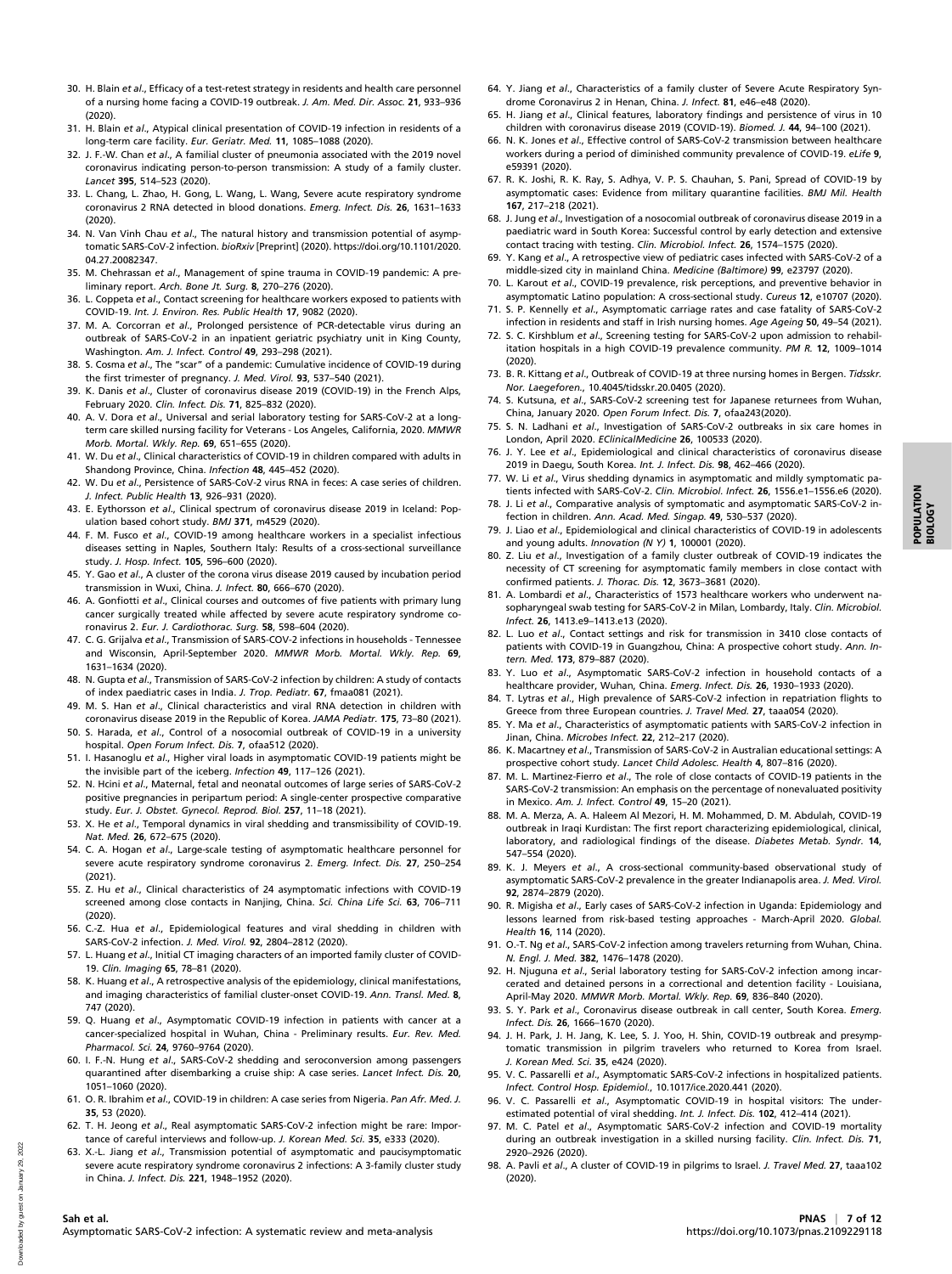- 99. P. Q. Thai, et al., The first 100 days of severe acute respiratory syndrome coronavirus 2 (SARS-CoV-2) control in Vietnam. Clin. Infect. Dis. 72, e334–e342 (2021).
- 100. M. M. Plucinski et al., COVID-19 in Americans aboard the Diamond Princess cruise ship. Clin. Infect. Dis. 72, e448–e457 (2021).
- 101. W. A. Pongpirul et al., Clinical characteristics of patients hospitalized with coronavirus disease, Thailand. Emerg. Infect. Dis. 26, 1580–1585 (2020).
- 102. C. A. J. Puylaert, et al., Yield of screening for COVID-19 in asymptomatic patients prior to elective or emergency surgery using chest CT and RT-PCR (SCOUT): Multicenter study. Ann. Surg. 272, 919–924 (2020).
- 103. G. Qian et al., COVID-19 transmission within a family cluster by presymptomatic carriers in China. Clin. Infect. Dis. 71, 861-862 (2020).
- 104. W. Qin et al., The descriptive epidemiology of coronavirus disease 2019 during the epidemic period in Lu'an, China: Achieving limited community transmission using proactive response strategies. Epidemiol. Infect. 148, e132 (2020).
- 105. C. Qiu et al., Transmission and clinical characteristics of coronavirus disease 2019 in 104 outside-Wuhan patients, China. J. Med. Virol. 92, 2027–2035 (2020).
- 106. M. Ralli, A. Morrone, A. Arcangeli, L. Ercoli, Asymptomatic patients as a source of transmission of COVID-19 in homeless shelters. Int. J. Infect. Dis. 103, 243–245 (2021).
- 107. M. L. Reale et al., SARS-CoV-2 infection in cancer patients: A picture of an Italian Onco-Covid unit. Front. Oncol. 10, 1722 (2020).
- 108. A. Rincón et al., The keys to control a COVID-19 outbreak in a haemodialysis unit. Clin. Kidney J. 13, 542–549 (2020).
- 109. F. Rivera et al., Prevalence of SARS-CoV-2 asymptomatic infections in two large academic health systems in Wisconsin. Clin. Infect. Dis., 10.1093/cid/ciaa1225 (2020).
- 110. L. Rivett et al., Screening of healthcare workers for SARS-CoV-2 highlights the role of asymptomatic carriage in COVID-19 transmission. eLife 9, e58728 (2020).
- 111. K. Saeed et al., Investigations, actions and learning from an outbreak of SARS-CoV-2 infection among healthcare workers in the United Kingdom. J. Infect. Prev. 22, 156–161 (2021).
- 112. R. R. Ossami Saidy, B. Globke, J. Pratschke, W. Schoening, D. Eurich, Successful implementation of preventive measures leads to low relevance of SARS-CoV-2 in liver transplant patients: Observations from a German outpatient department. Transpl. Infect. Dis. 22, e13363 (2020).
- 113. V. Schwierzeck et al., First reported nosocomial outbreak of severe acute respiratory syndrome coronavirus 2 (SARS-CoV-2) in a pediatric dialysis unit. Clin. Infect. Dis. 72, 265–270 (2021).
- 114. K. C. See et al., COVID-19: Four paediatric cases in Malaysia. Int. J. Infect. Dis. 94, 125–127 (2020).
- 115. A. P. Senanayake et al., Features of Covid-19 patients detected during community screening: A study from a rural hospital in Sri Lanka. Ceylon Med. J. 65, 67 (2020).
- 116. V. Setiawaty et al., The identification of first COVID-19 cluster in Indonesia. Am. J. Trop. Med. Hyg. 103, 2339–2342 (2020).
- 117. J. Shen et al., Characteristics of nosocomial infections in children screened for SARS-CoV-2 infection in China. Med. Sci. Monit. 26, e928835 (2020).
- 118. S. M. Shi et al., Risk factors, presentation, and course of coronavirus disease 2019 in a large, academic long-term care facility. J. Am. Med. Dir. Assoc. 21, 1378–1383.e1 (2020).
- 119. H. Son et al., Epidemiological characteristics of and containment measures for COVID-19 in Busan, Korea. Epidemiol. Health 42, e2020035 (2020).
- 120. W. Song et al., Clinical features of pediatric patients with coronavirus disease (COVID-19). J. Clin. Virol. 127, 104377 (2020).
- 121. A. Soysal et al., Comparison of clinical and laboratory features and treatment options of 237 Comparison of clinical and laboratory features and treatment options of 237 symptomatic and asymptomatic children infected with SARS-CoV-2 in the early phase of the COVID-19 pandemic in Turkey. Jpn. J. Infect. Dis. 74, 273−279 (2021).
- 122. A. D. Stock et al., COVID-19 infection among healthcare workers: Serological findings supporting routine testing. Front. Med. (Lausanne) 7, 471 (2020).
- 123. H. J. Suh et al., Clinical characteristics of COVID-19: Clinical dynamics of mild severe acute respiratory syndrome coronavirus 2 infection detected by early active surveillance. J. Korean Med. Sci. 35, e297 (2020).
- 124. S. Szegedi, W. Huf, K. Miháltz, P. V. Vécsei-Marlovits, Prevalence of SARS-CoV-2 infection in patients presenting for intravitreal injection. Spektrum Der Augenheilkunde 35 (70), 74 (2020).
- 125. S. Tabata et al., Clinical characteristics of COVID-19 in 104 people with SARS-CoV-2 infection on the Diamond Princess cruise ship: A retrospective analysis. Lancet Infect. Dis. 20, 1043–1050 (2020).
- 126. Y.-P. Tan et al., Epidemiologic and clinical characteristics of 10 children with coronavirus disease 2019 in Changsha, China. J. Clin. Virol. 127, 104353 (2020).
- 127. J. Taylor et al., Serial testing for SARS-CoV-2 and virus whole genome sequencing inform infection risk at two skilled nursing facilities with COVID-19 outbreaks -Minnesota, April-June 2020. MMWR Morb. Mortal. Wkly. Rep. 69, 1288–1295 (2020).
- 128. H. Temel et al., Evaluation of the clinical features of 81 patients with COVID-19: An unpredictable disease in children. J. Pediatr. Infect. Dis. 16, 47−52 (2021).
- 129. J. W. Vivian Thangaraj et al., A cluster of SARS-CoV-2 infection among Italian tourists visiting India, March 2020. Indian J. Med. Res. 151, 438–443 (2020).
- 130. S. L. Thiel et al., Flattening the curve in 52 days: Characterisation of the COVID-19 pandemic in the Principality of Liechtenstein - An observational study. Swiss Med. Wkly. 150, w20361 (2020).
- 131. Z.-D. Tong et al., Potential presymptomatic transmission of SARS-CoV-2, Zhejiang Province, China, 2020. Emerg. Infect. Dis. 26, 1052–1054 (2020).
- 132. T.-P. Tsou et al., Epidemiology of the first 100 cases of COVID-19 in Taiwan and its implications on outbreak control. J. Formos. Med. Assoc. 119, 1601–1607 (2020).
- 133. A. Wadhwa et al., Identification of presymptomatic and asymptomatic cases using cohort-based testing approaches at a large correctional facility - Chicago, Illinois, USA, May 2020. Clin. Infect. Dis. 72, e128–e135 (2021).
- 134. Y. Wang et al., Characterization of an asymptomatic cohort of Severe Acute Respiratory Syndrome Coronavirus 2 (SARS-CoV-2) infected individuals outside of Wuhan, China. Clin. Infect. Dis. 71, 2132–2138 (2020).
- 135. G. Wang et al., Infection, screening, and psychological stress of health care workers with COVID-19 in a non-frontline clinical department. Disaster Med. Public Health Prep., 10.1017/dmp.2020.428 (2020).
- 136. Y. M. Wi et al., Response system for and epidemiological features of COVID-19 in Gyeongsangnam-do Province in South Korea. Clin. Infect. Dis. 72, 661–667 (2021).
- 137. J. Wong et al., High proportion of asymptomatic and presymptomatic COVID-19 infections in air passengers to Brunei. J. Travel Med. 27, taaa066 (2020).
- 138. J. Wong, S. A. Jamaludin, M. F. Alikhan, L. Chaw, Asymptomatic transmission of SARS-CoV-2 and implications for mass gatherings. Influenza Other Respir. Viruses 14, 596–598 (2020).
- 139. J. Wu et al., Household transmission of SARS-CoV-2, Zhuhai, China, 2020. Clin. Infect. Dis. 71, 2099–2108 (2020).
- 140. S. Wu et al., Understanding factors influencing the length of hospital stay among non-severe COVID-19 patients: A retrospective cohort study in a Fangcang shelter hospital. PLoS One 15, e0240959 (2020).
- 141. A. Xi et al., Epidemiological and clinical characteristics of discharged patients infected with SARS-CoV-2 on the Qinghai Plateau. J. Med. Virol. 92, 2528–2535 (2020).
- 142. F. Xiong et al., Clinical characteristics of and medical interventions for COVID-19 in hemodialysis patients in Wuhan, China. J. Am. Soc. Nephrol. 31, 1387-1397 (2020).
- 143. M.-C. Yang et al., A three-generation family cluster with COVID-19 infection: Should quarantine be prolonged? Public Health 185, 31–33 (2020).
- 144. R. Yang, X. Gui, Y. Xiong, Comparison of clinical characteristics of patients with asymptomatic vs symptomatic coronavirus disease 2019 in Wuhan, China. JAMA Netw. Open 3, e2010182 (2020).
- 145. N. Yang et al., In-flight transmission cluster of COVID-19: A retrospective case series. Infect. Dis. (Lond.) 52, 891–901 (2020).
- 146. K. Yau et al., COVID-19 outbreak in an urban hemodialysis unit. Am. J. Kidney Dis. 76, 690–695.e1 (2020).
- 147. F. Ye et al., Delivery of infection from asymptomatic carriers of COVID-19 in a familial cluster. Int. J. Infect. Dis. 94, 133–138 (2020).
- 148. J. Zhang, S. Tian, J. Lou, Y. Chen, Familial cluster of COVID-19 infection from an asymptomatic. Crit. Care 24, 119 (2020).
- 149. W. Zhang et al., Secondary transmission of coronavirus disease from presymptomatic persons, China. Emerg. Infect. Dis. 26, 1924–1926 (2020).
- 150. H.-J. Zhang et al., Asymptomatic and symptomatic SARS-CoV-2 infections in close contacts of COVID-19 patients: A seroepidemiological study. Clin. Infect. Dis., 10.1093/cid/ciaa771 (2020).
- 151. H. Zhang, R. Chen, J. Chen, B. Chen, COVID-19 transmission within a family cluster in Yancheng, China. Front. Med. (Lausanne) 7, 387 (2020).
- 152. H. Zhang et al., A multi-family cluster of COVID-19 associated with asymptomatic and pre-symptomatic transmission in Jixi City, Heilongjiang, China, 2020. Emerg. Microbes Infect. 9, 2509–2514 (2020).
- 153. D. Zhao et al., Asymptomatic infection by SARS-CoV-2 in healthcare workers: A study in a large teaching hospital in Wuhan, China. Int. J. Infect. Dis. 99, 219–225 (2020).
- 154. X. Zheng et al., Asymptomatic patients and asymptomatic phases of Coronavirus Disease 2019 (COVID-19): A population-based surveillance study. Natl. Sci. Rev. 7, 1527–1539 (2020).
- 155. C. Olmos et al., SARS-CoV-2 infection in asymptomatic healthcare workers at a clinic in Chile. PLoS One 16, e0245913 (2021).
- 156. S. C. Roberts et al., Mass severe acute respiratory coronavirus 2 (SARS-CoV-2) testing of asymptomatic healthcare personnel - ERRATUM. Infect. Control Hosp. Epidemiol. 42, 625–626 (2021).
- 157. J. Tan-Loh, B. M. K. Cheong, A descriptive analysis of clinical characteristics of COVID-19 among healthcare workers in a district specialist hospital. Med. J. Malaysia 76, 24–28 (2021).
- 158. M. Goldenfeld et al., Characteristics of clinically asymptomatic patients with SARS-CoV-2 infections, case series. Prehosp. Disaster Med. 36, 125–128 (2021).
- 159. R. Green et al., COVID-19 testing in outbreak-free care homes: What are the public health benefits? J. Hosp. Infect. 111, 89–95 (2021).
- 160. M. Krone, A. Noffz, E. Richter, U. Vogel, M. Schwab, Control of a COVID-19 outbreak in a nursing home by general screening and cohort isolation in Germany, March to May 2020. Euro Surveill. 26, 2001365 (2021).
- 161. S. Krüger et al., Performance and feasibility of universal PCR admission screening for SARS-CoV-2 in a German tertiary care hospital. J. Med. Virol. 93, 2890–2898 (2021).
- 162. R. J. Reid, L. Rosella, N. Milijasevic, L. N. Small, Mass testing for asymptomatic COVID-19 infection among health care workers at a large Canadian hospital. J. Assoc. Med. Microbiol. Infect. Dis. Can. 5, 245–250 (2020).
- 163. A. Choudhury et al., COVID-19 in liver transplant recipients—A series with successful recovery. J. Clin. Transl. Hepatol. 8, 467–473 (2020).
- 164. K. J. Meyers et al., Follow-up of SARS-CoV-2 positive subgroup from the asymptomatic novel CORonavirus iNFection study. J. Med. Virol. 93, 2925–2931 (2021).
- 165. M. Cruz-Lemini et al. Obstetric outcomes of SARS-CoV-2 infection in asymptomatic pregnant women. Viruses 13, 112 (2021).
- 166. H. E. Abraha et al., Clinical features and risk factors associated with morbidity and mortality among patients with COVID-19 in northern Ethiopia. Int. J. Infect. Dis. 105, 776–783 (2021).
- 167. K. J. Beiting et al., Management and outcomes of a COVID-19 outbreak in a nursing home with predominantly Black residents. J. Am. Geriatr. Soc. 69, 1155–1165 (2021).
- 168. H. Blain et al., Atypical symptoms, SARS-CoV-2 test results and immunisation rates in 456 residents from eight nursing homes facing a COVID-19 outbreak. Age Ageing 50, 641–648 (2021).

ccu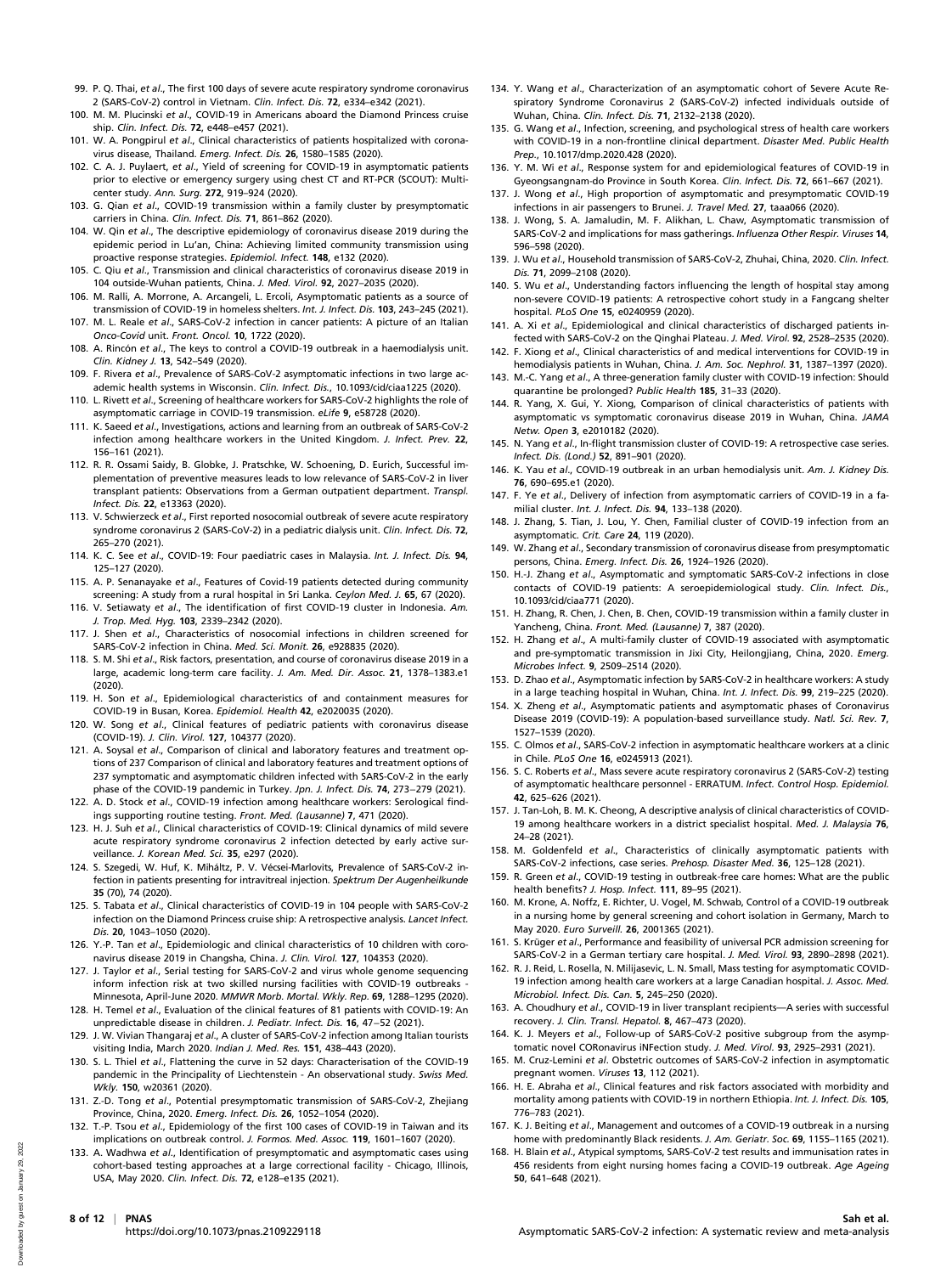- 169. J. Chan et al., COVID-19 in the New York City jail system: Epidemiology and health care response, March-April 2020. Public Health Rep. 136, 375–383 (2021).
- 170. N. Gupta et al., Clinical profile and outcomes of asymptomatic vs. symptomatic travellers diagnosed with COVID-19: An observational study from a coastal town in South India. Drug Discov. Ther. 15, 1–8 (2021).
- 171. M. J. Gutman et al., What was the prevalence of COVID-19 in asymptomatic patients undergoing orthopaedic surgery in one large United States City Mid-pandemic? Clin. Orthop. Relat. Res. 479, 1691–1699 (2021).
- 172. N. Handal et al., Comparison of SARS-CoV-2 infections in healthcare workers with high and low exposures to Covid-19 patients in a Norwegian University Hospital. Infect. Dis. (Lond.) 53, 420–429 (2021).
- 173. S. Lamichhane, S. Gupta, G. Akinjobi, N. Ndubuka, Familial cluster of asymptomatic COVID-19 cases in a First Nation community in Northern Saskatchewan, Canada. Can. Commun. Dis. Rep. 47, 94–96 (2021).
- 174. P. Liu et al., Epidemiological and clinical features in patients with coronavirus disease 2019 outside of Wuhan, China: Special focus in asymptomatic patients. PLoS Negl. Trop. Dis. 15, e0009248 (2021).
- 175. J. N. Malagón-Rojas, M. Mercado, C. P. Gómez-Rendón, SARS-CoV-2 and workrelated transmission: Results of a prospective cohort of airport workers, 2020. Rev. Bras. Med. Trab. 18, 371–380 (2021).
- 176. M. Marks et al., Transmission of COVID-19 in 282 clusters in Catalonia, Spain: A cohort study. Lancet Infect. Dis. 21, 629–636 (2021).
- 177. D. Nicolás et al., A prospective cohort of SARS-CoV-2-infected health care workers: Clinical characteristics, outcomes, and follow-up strategy. Open Forum Infect. Dis. 8, ofaa592 (2021).
- 178. U. P. Patil, P. Krishnan, S. Abudinen-Vasquez, S. Maru, L. Noble, Severe Acute Respiratory Syndrome Coronavirus 2 (SARS-CoV-2) positive newborns of COVID-19 mothers after dyad-care: A case series. Cureus 13, e12528 (2021).
- 179. S. Rajme-López et al., Large-scale screening for severe acute respiratory coronavirus virus 2 (SARS-CoV-2) among healthcare workers: Prevalence and risk factors for asymptomatic and pauci-symptomatic carriers, with emphasis on the use of personal protective equipment (PPE). Infect. Control Hosp. Epidemiol., 10.1017/ice.2021.68 (2021).
- 180. R. Ren et al., Asymptomatic SARS-CoV-2 infections among persons entering China from April 16 to October 12, 2020. JAMA 325, 489–492 (2021).
- 181. R. Sharma et al., Perinatal outcome and possible vertical transmission of coronavirus disease 2019: Experience from North India. Clin. Exp. Pediatr. 64, 239–246 (2021).
- 182. B. Stessel et al., Evaluation of a comprehensive pre-procedural screening protocol for COVID-19 in times of a high SARS CoV-2 prevalence: A prospective cross-sectional study. Ann. Med. 53, 337–344 (2021).
- 183. J. K. Tan et al., The prevalence and clinical significance of Presymptomatic COVID-19 patients: How we can be one step ahead in mitigating a deadly pandemic. BMC Infect. Dis. 21, 249 (2021).
- 184. S. Abeysuriya et al., Universal screening for SARS-CoV-2 in pregnant women at term admitted to an East London maternity unit. Eur. J. Obstet. Gynecol. Reprod. Biol. 252, 444–446 (2020).
- 185. F. Adorni et al., Self-reported symptoms of SARS-CoV-2 infection in a non-hospitalized population: Results from the large Italian web-based EPICOVID19 cross-sectional survey. JMIR Public Health Surveill. 6, e21866 (2020).
- 186. S. Aherfi, P. Gautret, H. Chaudet, D. Raoult, B. La Scola, Clusters of COVID-19 associated with Purim celebration in the Jewish community in Marseille, France, March 2020. Int. J. Infect. Dis. 100, 88–94 (2020).
- 187. M. Albalate et al., High prevalence of asymptomatic COVID-19 in hemodialysis. Daily learning during first month of COVID-19 pandemic. Nefrologia (Engl. Ed.) 40, 279–286 (2020).
- 188. M. Andrikopoulou et al., Symptoms and critical illness among obstetric patients with Coronavirus Disease 2019 (COVID-19) infection. Obstet. Gynecol. 136, 291–299 (2020).
- 189. T. P. Baggett, H. Keyes, N. Sporn, J. M. Gaeta, Prevalence of SARS-CoV-2 infection in residents of a large homeless shelter in Boston. JAMA 323, 2191–2192 (2020).
- 190. Y. Bai et al., Presumed asymptomatic carrier transmission of COVID-19. JAMA 323, 1406–1407 (2020).
- 191. S. L. Bai et al., Analysis of the first cluster of cases in a family of novel coronavirus pneumonia in Gansu Province. Zhonghua Yu Fang Yi Xue Za Zhi 54, E005 (2020).
- 192. A. S. Berghoff et al., SARS-CoV-2 testing in patients with cancer treated at a tertiary care hospital during the COVID-19 pandemic. J. Clin. Oncol. 38, 3547-3554 (2020).
- 193. Q. Bi et al., Epidemiology and transmission of COVID-19 in 391 cases and 1286 of their close contacts in Shenzhen, China: A retrospective cohort study. Lancet Infect. Dis. 20, 911–919 (2020).
- 194. M. J. Blitz et al., Universal testing for coronavirus disease 2019 in pregnant women admitted for delivery: Prevalence of peripartum infection and rate of asymptomatic carriers at four New York hospitals within an integrated healthcare system. Am. J. Obstet. Gynecol. MFM 2, 100169 (2020).
- 195. T. J. Blumberg et al., Universal screening for COVID-19 in children undergoing orthopaedic surgery: A multicenter report. J. Pediatr. Orthop. 40, e990-e993 (2020).
- 196. S. Brandstetter et al., Symptoms and immunoglobulin development in hospital staff exposed to a SARS-CoV-2 outbreak. Pediatr. Allergy Immunol. 31, 841–847 (2020).
- 197. K. H. Campbell et al., Prevalence of SARS-CoV-2 among patients admitted for childbirth in Southern Connecticut. JAMA 323, 2520–2522 (2020).
- 198. R. Cardona-Hernandez et al., Children and youth with diabetes are not at increased risk for hospitalization due to COVID-19. Pediatr. Diabetes 22, 202–206 (2021).
- 199. C. Carroll et al., Routine testing of close contacts of confirmed COVID-19 cases-National COVID-19 contact management programme, Ireland, May to August 2020. Public Health 190, 147–151 (2021).
- 200. A. M. Cattelan et al., An integrated strategy for the prevention of SARS-CoV-2 infection in healthcare workers: A prospective observational study. Int. J. Environ. Res. Public Health 17, 5785 (2020).
- 201. M. C. Chang, W.-S. Seo, D. Park, J. Hur, Analysis of SARS-CoV-2 screening clinic (including drive-through system) data at a single university Hospital in South Korea from 27 January 2020 to 31 March 2020 during the COVID-19 outbreak. Healthcare (Basel) 8, 145 (2020).
- 202. N. Chekhlabi et al., The epidemiological and clinical profile of COVID-19 in children: Moroccan experience of the Cheikh Khalifa University Center. Pan Afr. Med. J. 35, 57 (2020).
- 203. P. Chen et al., Clinical and demographic characteristics of cluster cases and sporadic cases of Coronavirus Disease 2019 (COVID-19) in 141 patients in the main district of Chongqing, China, between January and February 2020. Med. Sci. Monit. 26, e923985 (2020).
- 204. P. Chen et al., Epidemiological and clinical characteristics of 136 cases of COVID-19 in main district of Chongqing. J. Formos. Med. Assoc. 119, 1180–1184 (2020).
- 205. Y. Chen et al., Epidemiological characteristics of infection in COVID-19 close contacts in Ningbo city. Zhonghua Liu Xing Bing Xue Za Zhi 41, 667–671 (2020).
- 206. J. Chen et al., Potential transmission of SARS-CoV-2 on a flight from Singapore to Hangzhou, China: An epidemiological investigation. Travel Med. Infect. Dis. 36, 101816 (2020).
- 207. G. Chen et al., Epidemiological analysis of 18 patients with COVID-19. Eur. Rev. Med. Pharmacol. Sci. 24, 12522–12526 (2020).
- 208. H.-Y. Cheng et al., Contact tracing assessment of COVID-19 transmission dynamics in Taiwan and risk at different exposure periods before and after symptom onset. JAMA Intern. Med. 180, 1156–1163 (2020).
- 209. C.-H. Chiu et al., Familial cluster of pneumonia and asymptomatic cases of COVID-19 in Taiwan. J. Formos. Med. Assoc. 119, 1560–1561 (2020).
- 210. C. Clarke et al., High prevalence of asymptomatic COVID-19 infection in hemodialysis patients detected using serologic screening. J. Am. Soc. Nephrol. 31, 1969–1975 (2020).
- 211. G. A. G. Crameri et al., Reduced maximal aerobic capacity after COVID-19 in young adult recruits, Switzerland, May 2020. Euro Surveill. 25, 2001542 (2020).
- 212. F. D'Ambrosi et al., Management of gestational diabetes in women with a concurrent severe acute respiratory syndrome coronavirus 2 infection, experience of a single center in Northern Italy. Int. J. Gynaecol. Obstet. 152, 335–338 (2020).
- 213. T. Stock da Cunha et al., The spectrum of clinical and serological features of COVID-19 in urban hemodialysis patients. J. Clin. Med. 9, 2264 (2020).
- 214. J. H. D. Silva, E. C. D. Oliveira, T. Y. Hattori, E. R. S. D. Lemos, A. C. P. Terças-Trettel, Description of a COVID-19 cluster: isolation and testing in asymptomatic people as prevention strategies for local spread in Mato Grosso. Epidemiol. Serv. Saude 29, e2020264 (2020).
- 215. M. C. S. Jesus et al., Family COVID-19 cluster analysis of an infant without respiratory symptoms. Rev. Soc. Bras. Med. Trop. 53, e20200494 (2020).
- 216. A. Dhuyvetter, H. E. Cejtin, M. Adam, A. Patel, Coronavirus disease 2019 in pregnancy: The experience at an urban safety net hospital. J. Community Health 46, 267–269 (2021).
- 217. P. Díaz-Corvillón et al., Routine screening for SARS CoV-2 in unselected pregnant women at delivery. PLoS One 15, e0239887 (2020).
- 218. M. Donahue et al., Notes from the field: Characteristics of meat processing facility workers with confirmed SARS-CoV-2 infection - Nebraska, April-May 2020. MMWR Morb. Mortal. Wkly. Rep. 69, 1020–1022 (2020).
- 219. H. Du et al., Clinical characteristics of 182 pediatric COVID-19 patients with different severities and allergic status. Allergy 76, 510–532 (2021).
- 220. D. Wang et al., Clinical analysis of 31 cases of 2019 novel coronavirus infection in children from six provinces (autonomous region) of northern China. Zhonghua Er Ke Za Zhi 58, 269–274 (2020).
- 221. A. G. Edlow et al., Assessment of maternal and neonatal SARS-CoV-2 viral load. transplacental antibody transfer, and placental pathology in pregnancies during the COVID-19 pandemic. JAMA Netw. Open 3, e2030455 (2020).
- 222. C. Felice, G. L. Di Tanna, G. Zanus, U. Grossi, Impact of COVID-19 outbreak on healthcare workers in Italy: Results from a national E-survey. J. Community Health 45, 675–683 (2020).
- 223. A. Gaur et al., Clinico-radiological presentation of COVID-19 patients at a tertiary care center at Bhilwara Rajasthan, India. J. Assoc. Physicians India 68, 29–33 (2020).
- 224. I. T. Goldfarb et al., Universal SARS-CoV-2 testing on admission to the labor and delivery unit: Low prevalence among asymptomatic obstetric patients. Infect. Control Hosp. Epidemiol. 41, 1095–1096 (2020).
- 225. X. Gong et al., Three infection clusters related with potential pre-symptomatic transmission of coronavirus disease (COVID-19), Shanghai, China, January to February 2020. Euro Surveill. 25, 2000228 (2020).
- 226. N. S. N. Graham et al., SARS-CoV-2 infection, clinical features and outcome of COVID-19 in United Kingdom nursing homes. J. Infect. 81, 411–419 (2020).
- 227. O. Grechukhina et al., Coronavirus disease 2019 pregnancy outcomes in a racially and ethnically diverse population. Am. J. Obstet. Gynecol. MFM 2, 100246 (2020).
- 228. J. Greiner et al., Characteristics and mechanisms to control a COVID-19 outbreak on a leukemia and stem cell transplantation unit. Cancer Med. 10, 237–246 (2021).
- 229. J. A. Gruskay et al., Universal testing for COVID-19 in essential orthopaedic surgery reveals a high percentage of asymptomatic infections. J. Bone Joint Surg. Am. 102, 1379–1388 (2020).
- 230. C.-X. Guo et al., Epidemiological and clinical features of pediatric COVID-19. BMC Med. 18, 250 (2020).
- 231. T. Han, Outbreak investigation: Transmission of COVID-19 started from a spa facility in a local community in Korea. Epidemiol. Health 42, e2020056 (2020).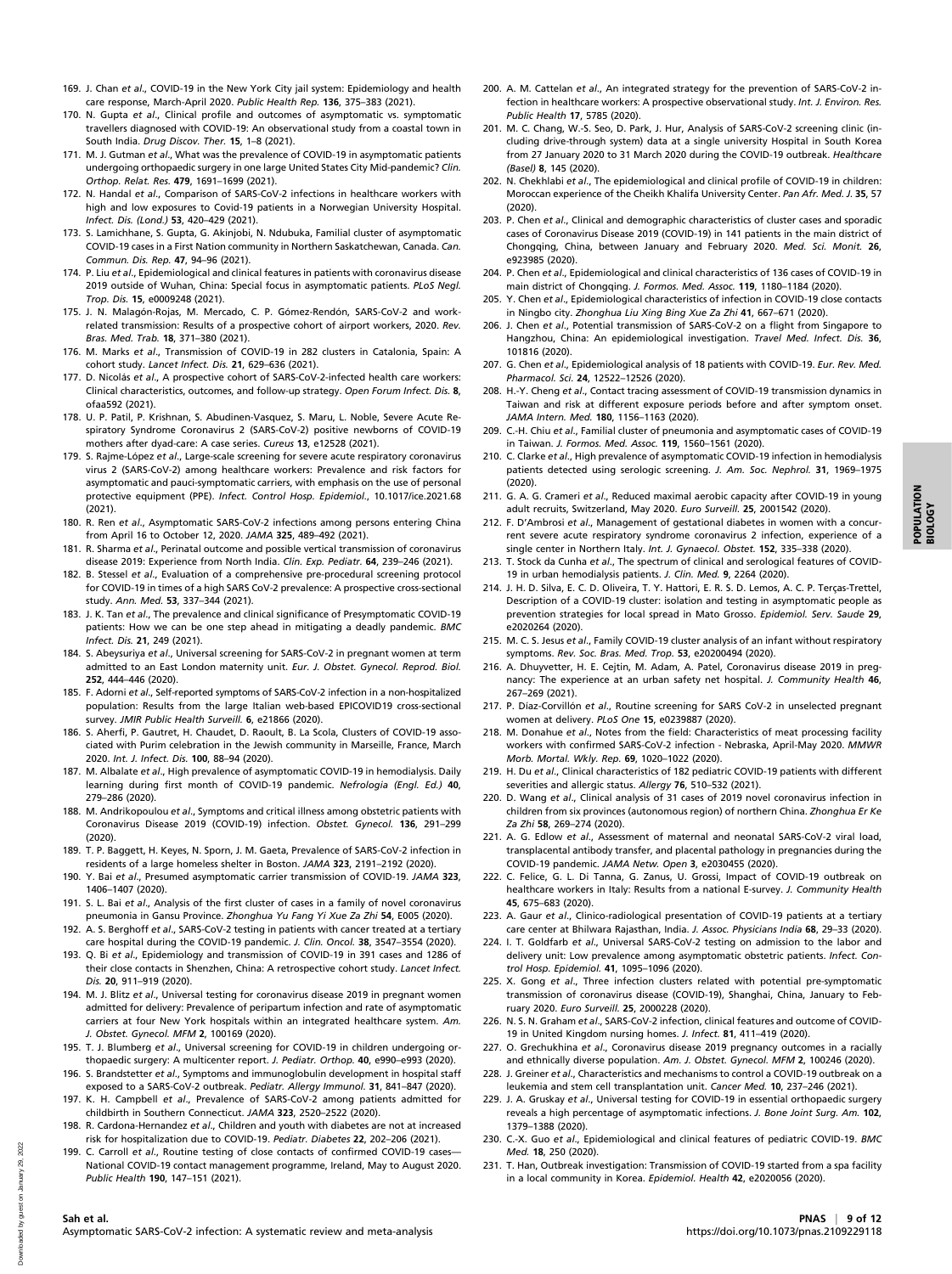- 232. T. Han et al., The epidemiological characteristics of cluster transmission of coronavirus disease 2019 (COVID-19): A multi-center study in Jiangsu Province. Am. J. Transl. Res. 12, 6434–6444 (2020).
- 233. M. He et al., Epidemiological and clinical characteristics of 35 children with COVID-19 in Beijing, China. Pediatr. Investig. 4, 230–235 (2020).
- 234. L. Hempel et al., SARS-CoV-2 infections in cancer outpatients-most infected patients are asymptomatic carriers without impact on chemotherapy. Cancer Med. 9, 8020–8028 (2020).
- 235. I. Herraiz et al., Universal screening for SARS-CoV-2 before labor admission during Covid-19 pandemic in Madrid. J. Perinat. Med. 48, 981–984 (2020).
- 236. D. Hijnen et al., SARS-CoV-2 transmission from presymptomatic meeting attendee, Germany. Emerg. Infect. Dis. 26, 1935–1937 (2020).
- 237. J.-M. Hong et al., Epidemiological characteristics and clinical features of patients infected with the COVID-19 virus in Nanchang, Jiangxi, China. Front. Med. (Lausanne) 7, 571069 (2020).
- 238. X. Hu et al., Severe Acute Respiratory Syndrome Coronavirus 2 (SARS-CoV-2) vertical transmission in neonates born to mothers with Coronavirus Disease 2019 (COVID-19) pneumonia. Obstet. Gynecol. 136, 65–67 (2020).
- 239. A. J. Ing, C. Cocks, J. P. Green, COVID-19: In the footsteps of Ernest Shackleton. Thorax 75, 693–694 (2020).
- 240. S. Inui et al., Chest CT findings in cases from the cruise ship Diamond Princess with Coronavirus Disease (COVID-19). Radiol. Cardiothorac. Imaging 2, e200110 (2020).
- 241. L. P. Jatt et al., Widespread severe acute respiratory coronavirus virus 2 (SARS-CoV-2) laboratory surveillance program to minimize asymptomatic transmission in high-risk inpatient and congregate living settings. Infect. Control Hosp. Epidemiol. 41, 1331–1334 (2020).
- 242. J.-Y. Liu, T.-J. Chen, S.-J. Hwang, Analysis of community-acquired COVID-19 cases in Taiwan. J. Chin. Med. Assoc. 83, 1087–1092 (2020).
- 243. C.-Y. Jung et al., Clinical characteristics of asymptomatic patients with COVID-19: A nationwide cohort study in South Korea. Int. J. Infect. Dis. 99, 266–268 (2020).
- 244. J. Just, M.-T. Puth, F. Regenold, K. Weckbecker, M. Bleckwenn, Risk factors for a positive SARS-CoV-2 PCR in patients with common cold symptoms in a primary care setting - A retrospective analysis based on a joint documentation standard. BMC Fam. Pract. 21, 251 (2020).
- 245. Expert Taskforce for the COVID-19 Cruise Ship Outbreak, Epidemiology of COVID-19 outbreak on cruise ship quarantined at Yokohama, Japan, February 2020. Emerg. Infect. Dis. 26, 2591–2597 (2020).
- 246. A. M. Kassem et al., SARS-CoV-2 infection among healthcare workers of a gastroenterological service in a tertiary care facility. Arab J. Gastroenterol. 21, 151–155 (2020).
- 247. K. Bai et al., Clinical analysis of 25 COVID-19 infections in children. Pediatr. Infect. Dis. J. 39, e100–e103 (2020).
- 248. A. Khalil, R. Hill, S. Ladhani, K. Pattisson, P. O'Brien, Severe acute respiratory syndrome coronavirus 2 in pregnancy: Symptomatic pregnant women are only the tip of the iceberg. Am. J. Obstet. Gynecol. 223, 296–297 (2020).
- 249. M. Ki, Task Force for 2019-nCoV, Epidemiologic characteristics of early cases with 2019 novel coronavirus (2019-nCoV) disease in Korea. Epidemiol. Health 42, e2020007 (2020).
- 250. N. Koizumi, A. B. Siddique, A. Andalibi, Assessment of SARS-CoV-2 transmission among attendees of live concert events in Japan using contact-tracing data. J. Travel Med. 27, taaa096 (2020).
- 251. COVID-19 National Emergency Response Center, Epidemiology and Case Management Team, Korea Centers for Disease Control and Prevention, Early epidemiological and clinical characteristics of 28 cases of coronavirus disease in South Korea. Osong Public Health Res. Perspect. 11, 8–14 (2020).
- 252. V. B. Kute et al., Clinical profile and outcome of COVID-19 in 250 kidney transplant recipients: A multicenter cohort study from India. Transplantation 105, 851–860 (2021).
- 253. S. M. LaCourse et al., Low prevalence of SARS-CoV-2 among pregnant and postpartum patients with universal screening in Seattle, Washington. Clin. Infect. Dis. 72, 869–872 (2021).
- 254. X. Lai et al., Coronavirus Disease 2019 (COVID-2019) infection among health care workers and implications for prevention measures in a Tertiary Hospital in Wuhan, China. JAMA Netw. Open 3, e209666 (2020).
- 255. E. Lavezzo et al., Suppression of a SARS-CoV-2 outbreak in the Italian municipality of Vo'. Nature 584, 425–429 (2020).
- 256. A. G. Letizia et al., SARS-CoV-2 transmission among marine recruits during quarantine. N. Engl. J. Med. 383, 2407-2416 (2020).
- 257. S. S. Lewis et al., Early experience with universal pre-procedural testing for SARS-CoV-2 in a relatively low-prevalence area. Infect. Control Hosp. Epidemiol. 42, 341-343 (2021).
- 258. Y. Li et al., Asymptomatic and symptomatic patients with non-severe Coronavirus Disease (COVID-19) have similar clinical features and virological courses: A retrospective single center study. Front. Microbiol. 11, 1570 (2020).
- 259. J. Li et al., Aggressive quarantine measures reduce the high morbidity of COVID-19 in patients on maintenance hemodialysis and medical staff of hemodialysis facilities in Wuhan, China. Kidney Dis. 6, 271–283 (2020).
- 260. X. Li et al., Differences in clinical features and laboratory results between adults and children with SARS-CoV-2 infection. BioMed Res. Int. 2020, 6342598 (2020).
- 261. S. Lin et al., Epidemiological and clinical characteristics of 161 discharged cases with coronavirus disease 2019 in Shanghai, China. BMC Infect. Dis. 20, 780 (2020).
- 262. J.-Y. Liu, T.-J. Chen, S.-J. Hwang, Analysis of imported cases of COVID-19 in Taiwan: A nationwide study. Int. J. Environ. Res. Public Health 17, 3311 (2020).
- 263. Epidemiology Working Group for NCIP Epidemic Response, Chinese Center for Disease Control and Prevention, The epidemiological characteristics of an outbreak of 2019 novel coronavirus diseases (COVID-19) in China. Zhonghua Liu Xing Bing Xue Za Zhi 41, 145–151 (2020).
- 264. L. Liu et al., Optimizing screening strategies for coronavirus disease 2019: A study from Middle China. J. Infect. Public Health 13, 868–872 (2020).
- 265. S. Liu et al., Clinical characteristics and risk factors of patients with severe COVID-19 in Jiangsu province, China: A retrospective multicentre cohort study. BMC Infect. Dis. 20, 584 (2020).
- 266. J. Liu, J. Huang, D. Xiang, Large SARS-CoV-2 outbreak caused by asymptomatic traveler, China. Emerg. Infect. Dis. 26, 2260–2263 (2020).
- 267. P. Liu et al., Characteristics and effectiveness of the Coronavirus disease 2019 (COVID-19) prevention and control in a representative city in China. Med. Sci. Monit. 26, e927472 (2020).
- 268. E. M. Lokken et al., Clinical characteristics of 46 pregnant women with a severe acute respiratory syndrome coronavirus 2 infection in Washington State. Am. J. Obstet. Gynecol. 223, 911.e1–911.e14 (2020).
- 269. V. London et al., The relationship between status at presentation and outcomes among pregnant women with COVID-19. Am. J. Perinatol. 37, 991–994 (2020).
- 270. A. S. Lopez et al., Transmission dynamics of COVID-19 outbreaks associated with child care facilities—Salt Lake City, Utah, April-July 2020. MMWR Morb. Mortal. Wkly. Rep. 69, 1319–1323 (2020).
- 271. X. Lu et al., SARS-CoV-2 infection in children. N. Engl. J. Med. 382, 1663–1665 (2020). 272. Field briefing: Diamond Princess COVID-19 cases, 20 Feb update. [https://www.niid.](https://www.niid.go.jp/niid/en/2019-ncov-e/9417-covid-dp-fe-o2.html) [go.jp/niid/en/2019-ncov-e/9417-covid-dp-fe-o2.html](https://www.niid.go.jp/niid/en/2019-ncov-e/9417-covid-dp-fe-o2.html). Accessed 29 January 2021.
- 273. T. D. A. Ly et al., Pattern of SARS-CoV-2 infection among dependant elderly residents living in long-term care facilities in Marseille, France, March-June 2020. Int. J. Antimicrob. Agents 56, 106219 (2020).
- 274. F. Maechler et al., Epidemiological and clinical characteristics of SARS-CoV-2 infections at a testing site in Berlin, Germany, March and April 2020-a cross-sectional study. Clin. Microbiol. Infect. 26, 1685.e7–1685.e12 (2020).
- 275. F. Maggiolo et al., SARS-CoV-2 infection in persons living with HIV: A single center prospective cohort. J. Med. Virol. 93, 1145–1149 (2021).
- 276. R. Malheiro et al., Effectiveness of contact tracing and quarantine on reducing COVID-19 transmission: A retrospective cohort study. Public Health 189, 54–59 (2020).
- 277. H. C. Maltezou et al., Transmission dynamics of SARS-CoV-2 within families with children in Greece: A study of 23 clusters. J. Med. Virol. 93, 1414–1420 (2021).
- 278. H. C. Maltezou et al., Children and adolescents with SARS-CoV-2 infection: Epidemiology, clinical course and viral loads. Pediatr. Infect. Dis. J. 39, e388–e392 (2020).
- 279. S. Mao et al., Epidemiological analysis of 67 local COVID-19 clusters in Sichuan Province, China. BMC Public Health 20, 1525 (2020).
- 280. A. Marossy et al., A study of universal SARS-CoV-2 RNA testing of residents and staff in a large group of care homes in South London. J. Infect. Dis. 223, 381–388 (2021).
- 281. C. Martin et al., Dynamics of SARS-CoV-2 RT-PCR positivity and seroprevalence among high-risk healthcare workers and hospital staff. J. Hosp. Infect. 106, 102-106 (2020).
- 282. F. Martini et al., On cancer, COVID-19, and CT scans: A monocentric retrospective study. J. Clin. Med. 9, 3935 (2020).
- 283. C. Massarotti et al., Asymptomatic SARS-CoV-2 infections in pregnant patients in an Italian city during the complete lockdown. J. Med. Virol. 93, 1758–1760 (2021).
- 284. M. K. Meena, M. Singh, P. K. Panda, M. K. Bairwa, Non-COVID area of a tertiary care hospital: A major source of nosocomial COVID-19 transmission. J. Family Community Med. 27, 212–215 (2020).
- 285. M. Melgosa et al., SARS-CoV-2 infection in Spanish children with chronic kidney pathologies. Pediatr. Nephrol. 35, 1521–1524 (2020).
- 286. N. Menachemi et al., Population point prevalence of SARS-CoV-2 infection based on a statewide random sample—Indiana, April 25-29, 2020. MMWR Morb. Mortal. Wkly. Rep. 69, 960–964 (2020).
- 287. T. Menting et al., Low-threshold SARS-CoV-2 testing facility for hospital staff: Prevention of COVID-19 outbreaks? Int. J. Hyg. Environ. Health 231, 113653 (2021).
- 288. E. S. Miller, W. A. Grobman, A. Sakowicz, J. Rosati, A. M. Peaceman, Clinical implications of universal Severe Acute Respiratory Syndrome Coronavirus 2 (SARS-CoV-2) testing in pregnancy. Obstet. Gynecol. 136, 232–234 (2020).
- 289. A. Mostafa et al., Universal COVID-19 screening of 4040 health care workers in a resource-limited setting: An Egyptian pilot model in a university with 12 public hospitals and medical centers. Int. J. Epidemiol. 50, 50-61 (2021).
- 290. E. Namal, Single center experience on screening oncology patients for covid-19 before anti-cancer treatment. Int. J. Hematol. Oncol. 30, 207–212 (2020).
- 291. H. Nishiura et al., The rate of underascertainment of novel coronavirus (2019-nCoV) infection: Estimation using Japanese passengers data on evacuation flights. J. Clin. Med. 9, 419 (2020).
- 292. L. Norsa et al., Asymptomatic severe acute respiratory syndrome coronavirus 2 infection in patients with inflammatory bowel disease under biologic treatment. Gastroenterology 159, 2229–2231.e2 (2020).
- 293. S. Ornaghi et al., Performance of an extended triage questionnaire to detect suspected cases of Severe Acute Respiratory Syndrome Coronavirus 2 (SARS-CoV-2) infection in obstetric patients: Experience from two large teaching hospitals in Lombardy, Northern Italy. PLoS One 15, e0239173 (2020).
- 294. S. Ossareh, M. Bagheri, M. Abbasi, S. Abolfathi, A. Bohlooli, Role of screening for COVID-19 in hemodialysis wards, results of a single center study. Iran. J. Kidney Dis. 14, 389–398 (2020).
- 295. Y. Oster et al., Proactive screening approach for SARS-CoV-2 among healthcare workers. Clin. Microbiol. Infect. 27, 155–156 (2021).
- 296. L. Panagiotakopoulos et al., SARS-CoV-2 infection among hospitalized pregnant women: Reasons for admission and pregnancy characteristics—Eight U.S. Health Care Centers, March 1-May 30, 2020. MMWR Morb. Mortal. Wkly. Rep. 69, 1355–1359 (2020).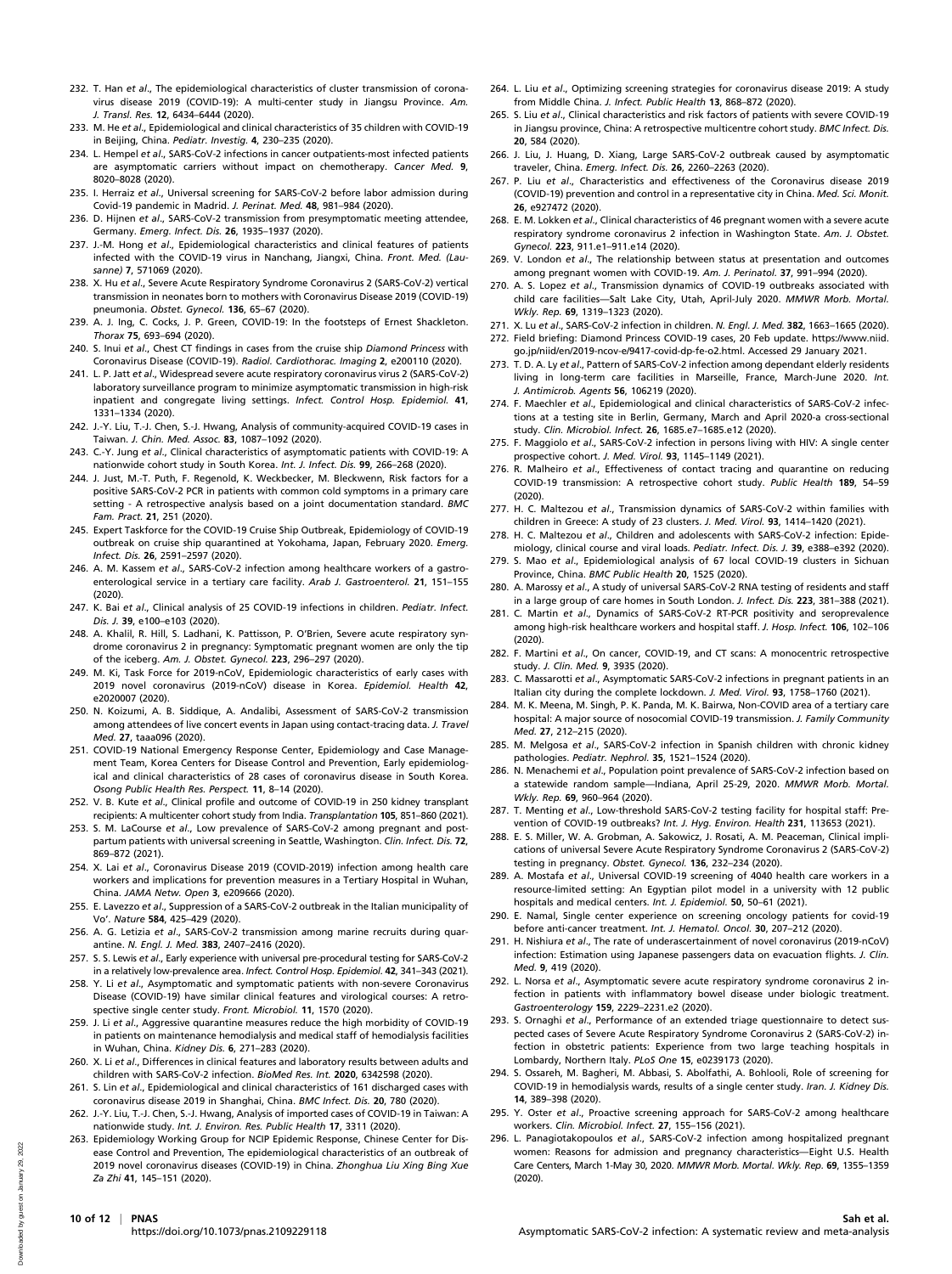- 297. N. Parri et al., Characteristic of COVID-19 infection in pediatric patients: Early findings from two Italian pediatric research networks. Eur. J. Pediatr. 179, 1315–1323 (2020).
- 298. N. Parri et al., COVID-19 in 17 Italian pediatric emergency departments. Pediatrics 146, e20201235 (2020).
- 299. E. T. Patberg et al., Coronavirus disease 2019 infection and placental histopathology in women delivering at term. Am. J. Obstet. Gynecol. 224, 382.e1–382.e18 (2021).
- 300. A. B. Patel et al., SARS-CoV-2 point prevalence among asymptomatic hospitalized children and subsequent healthcare worker evaluation. J. Pediatric Infect. Dis. Soc. 9, 617–619 (2020).
- 301. A. Pavli et al., In-flight transmission of COVID-19 on flights to Greece: An epidemiological analysis. Travel Med. Infect. Dis. 38, 101882 (2020).
- 302. D. C. Payne et al., SARS-CoV-2 infections and serologic responses from a sample of U.S. Navy Service Members—USS Theodore Roosevelt, April 2020. MMWR Morb. Mortal. Wkly. Rep. 69, 714–721 (2020).
- 303. I. Petersen, A. Phillips, Three quarters of people with SARS-CoV-2 infection are asymptomatic: Analysis of English household survey data. Clin. Epidemiol. 12, 1039–1043 (2020).
- 304. J.-P. Pirnay et al., Study of a SARS-CoV-2 outbreak in a Belgian military education and training center in Maradi, Niger. Viruses 12, 949 (2020).
- 305. M. Pollán et al., Prevalence of SARS-CoV-2 in Spain (ENE-COVID): A nationwide, population-based seroepidemiological study. Lancet 396, 535–544 (2020).
- 306. M. Prabhu et al., Pregnancy and postpartum outcomes in a universally tested population for SARS-CoV-2 in New York City: A prospective cohort study. BJOG 127, 1548–1556 (2020).
- 307. I. W. Pray et al., COVID-19 outbreak at an overnight summer school retreat-Wisconsin, July-August 2020. MMWR Morb. Mortal. Wkly. Rep. 69, 1600–1604 (2020).
- 308. P. Xingqiang et al., Study on transmission dynamic of 15 clusters of coronavirus disease 2019 cases in Ningbo. Zhonghua Liu Xing Bing Xue Za Zhi 41, E066 (2020).
- 309. H. Qiu et al., Clinical and epidemiological features of 36 children with coronavirus disease 2019 (COVID-19) in Zhejiang, China: An observational cohort study. Lancet Infect. Dis. 20, 689–696 (2020).
- 310. J. H. Rogers et al., Characteristics of COVID-19 in homeless shelters: A communitybased surveillance study. Ann. Intern. Med. 174, 42–49 (2021).
- 311. A. C. Roxby et al., Outbreak investigation of COVID-19 among residents and staff of an independent and assisted living community for older adults in Seattle, Washington. JAMA Intern. Med. 180, 1101–1105 (2020).
- 312. G. Sacco, G. Foucault, O. Briere, C. Annweiler, COVID-19 in seniors: Findings and lessons from mass screening in a nursing home. Maturitas 141, 46–52 (2020).
- 313. I. H. Huerta Saenz, J. C. Elías Estrada, K. Campos Del Castillo, R. Muñoz Taya, J. C. Coronado, Características materno perinatales de gestantes COVID-19 en un hospital nacional de Lima, Perú [in Spanish]. Rev. Peru. Ginecol. Obstet., 10.31403/ rpgo.v66i2245 (2020).
- 314. A. Sakowicz et al., Risk factors for severe acute respiratory syndrome coronavirus 2 infection in pregnant women. Am. J. Obstet. Gynecol. MFM 2, 100198 (2020).
- 315. M. Saluja, D. Pillai, S. Jeliya, N. Bauddh, R. Chandel, COVID 19-clinical profile, radiological presentation, prognostic predictors, complications and outcome: A perspective from the Indian subcontinent. J. Assoc. Physicians India 68, 13-18 (2020).
- 316. S. M. Samrah et al., COVID-19 outbreak in Jordan: Epidemiological features, clinical characteristics, and laboratory findings. Ann. Med. Surg. (Lond.) 57, 103–108 (2020).
- 317. G. V. Sanchez et al., Initial and repeated point prevalence surveys to inform SARS-CoV-2 infection prevention in 26 skilled nursing facilities—Detroit, Michigan, March-May 2020. MMWR Morb. Mortal. Wkly. Rep. 69, 882–886 (2020).
- 318. S. R. Sastry et al., Universal screening for the SARS-CoV-2 virus on hospital admission in an area with low COVID-19 prevalence. Infect. Control Hosp. Epidemiol. 41, 1231–1233 (2020).
- 319. S. Saurabh et al., Dynamics of SARS-CoV-2 transmission among Indian nationals evacuated from Iran. Disaster Med. Public Health Prep., 10.1017/dmp.2020.393 (2020).
- 320. R. Savirón-Cornudella et al., Severe acute respiratory syndrome coronavirus 2 (SARS-CoV-2) universal screening in gravids during labor and delivery. Eur. J. Obstet. Gynecol. Reprod. Biol. 256, 400–404 (2021).
- 321. Q. Shen et al., Novel coronavirus infection in children outside of Wuhan, China. Pediatr. Pulmonol. 55, 1424–1429 (2020).
- 322. A. K. Sharma et al., Epidemiological and clinical profile of COVID-19 in Nepali children: An initial experience. J. Nepal Paediatr. Soc. 40, 202–209 (2020).
- 323. L. Shi et al., Quarantine at home may not enough!-from the epidemiological data in Shaanxi Province of China. BMC Res. Notes 13, 506 (2020).
- 324. R. G. Shmakov et al., Clinical course of novel COVID-19 infection in pregnant women. J. Matern. Fetal Neonatal Med., 10.1080/14767058.2020.1850683 (2020).
- 325. J. S. Singer et al., Low prevalence (0.13%) of COVID-19 infection in asymptomatic pre-operative/pre-procedure patients at a large, academic medical center informs approaches to perioperative care. Surgery 168, 980-986 (2020).
- 326. N. Sugano, W. Ando, W. Fukushima, Cluster of severe acute respiratory syndrome coronavirus 2 infections linked to music clubs in Osaka, Japan. J. Infect. Dis. 222, 1635–1640 (2020).
- 327. D. Sun et al., Children infected with SARS-CoV-2 from family clusters. Front. Pediatr. 8, 386 (2020).
- 328. D. Sutton, K. Fuchs, M. D'Alton, D. Goffman, Universal screening for SARS-CoV-2 in women admitted for delivery. N. Engl. J. Med. 382, 2163–2164 (2020).
- 329. M. P. Tambe et al., An epidemiological study of laboratory confirmed COVID-19 cases admitted in a tertiary care hospital of Pune, Maharashtra. Indian J. Public Health 64, S183–S187 (2020).
- 330. T. Xin et al., Clinical characteristics analysis of 13 cases of novel coronavirus infection in children in Changsha. Chinese Journal of Contemporary Pediatrics 22, 294–298 (2020).
- 331. O. Tang et al., Outcomes of nursing home COVID-19 patients by initial symptoms and comorbidity: Results of universal testing of 1970 residents. J. Am. Med. Dir. Assoc. 21, 1767–1773.e1 (2020).
- 332. T. Ali et al., Coronavirus disease-19: Disease severity and outcomes of solid organ transplant recipients: Different spectrum of disease in different populations? Transplantation 105, 121–127 (2021).
- 333. J. W. Thompson Jr. et al., An epidemiologic study of COVID-19 patients in a state psychiatric hospital: High penetrance with early CDC guidelines. Psychiatr. Serv. 71, 1285–1287 (2020).
- 334. S. Tian et al., Characteristics of COVID-19 infection in Beijing. J. Infect. 80, 401-406 (2020).
- 335. M.-J. Trahan, C. Mitric, I. Malhamé, H. A. Abenhaim, Screening and testing pregnant patients for SARS-CoV-2: First-wave experience of a designated COVID-19 hospitalization centre in Montreal. J. Obstet. Gynaecol. Can. 43, 571-575 (2021).
- 336. T. Venkataram et al., Deployment of neurosurgeons at the warfront against coronavirus disease of 2019 (COVID-19). World Neurosurg. 144, e561–e567 (2020).
- 337. M. Wang et al., Epidemiological characteristics and transmission dynamics of paediatric cases with coronavirus disease 2019 in Hubei province, China. J. Paediatr. Child Health 57, 637–645 (2021).
- 338. S. Wanwan et al., Epidemiological characteristics of 2019 novel coronavirus family clustering in Zhejiang Province. Chin. J. Prev. Med 54, E027 (2020).
- 339. X. Xu et al., The cumulative rate of SARS-CoV-2 infection in Chinese hemodialysis patients. Kidney Int. Rep. 5, 1416–1421 (2020).
- 340. J. Yan et al., Coronavirus disease 2019 in pregnant women: A report based on 116 cases. Am. J. Obstet. Gynecol. 223, 111.e1–111.e14 (2020).
- 341. J. Yang et al., Clinical characteristics and eosinophils in young SARS-CoV-2-positive Chinese travelers returning to Shanghai. Front. Public Health 8, 368 (2020).
- 342. M. Yassa et al., Outcomes of universal SARS-CoV-2 testing program in pregnant women admitted to hospital and the adjuvant role of lung ultrasound in screening: A prospective cohort study. J. Matern. Fetal Neonatal Med. 33, 3820–3826 (2020).
- 343. B. C. Cura Yayla et al., Characteristics and management of children with COVID-19 in Turkey. Balkan Med. J. 37, 341–347 (2020).
- 344. B. C. C. Yayla, K. Aykac, Y. Ozsurekci, M. Ceyhan, Characteristics and management of children with COVID-19 in a tertiary care hospital in Turkey. Clin. Pediatr. 60, 170–177 (2021).
- 345. K. Yılmaz et al., Evaluation of the novel coronavirus disease in Turkish children: Preliminary outcomes. Pediatr. Pulmonol. 55, 3587–3594 (2020).
- 346. L. X. Ye et al., Investigation of a cluster epidemic of COVID-19 in Ningbo. Zhonghua Liu Xing Bing Xue Za Zhi 41, 2029–2033 (2020).
- 347. J. C. Yombi, J. De Greef, P. Bernard, L. Belkhir, Testing of patients and coronavirus disease 2019 (COVID-19) infection before scheduled deliveries. J. Perinat. Med. 48, 995–996 (2020).
- 348. H. Yue et al., Clinical characteristics of coronavirus disease 2019 in Gansu province, China. Ann. Palliat. Med. 9, 1404–1412 (2020).
- 349. T. Zhan et al., Retrospective analysis of clinical characteristics of 405 patients with COVID-19. J. Int. Med. Res. 48, 300060520949039 (2020).
- 350. M. 'A. I. A. Zamzuri et al., Epidemiological characteristics of COVID-19 in Seremban, Negeri Sembilan, Malaysia. Open Access Maced. J. Med. Sci. 8, 471–475 (2020).
- 351. L. Zhang, S. Huang, Clinical features of 33 cases in children infected with SARS-CoV-2 in Anhui Province, China—A multi-center retrospective cohort study. Front. Public Health 8, 255 (2020).
- 352. S. Zhang et al., Factors associated with asymptomatic infection in health-care workers with severe acute respiratory syndrome coronavirus 2 infection in Wuhan, China: A multicentre retrospective cohort study. Clin. Microbiol. Infect. 26, 1670–1675 (2020).
- 353. Z. Q. Deng et al., Analysis on transmission chain of a cluster epidemic of COVID-19, Nanchang. Zhonghua Liu Xing Bing Xue Za Zhi 41, 1420–1423 (2020).
- 354. L. Zou et al., SARS-CoV-2 viral load in upper respiratory specimens of infected pa-
- 355. R. H. El-Sokkary et al., Characteristics and predicting factors of Corona Virus Disease-2019 (COVID-19) among healthcare providers in a developing country. PLoS One 16, e0245672 (2021).
- 356. M. F. Kristiansen et al., Epidemiology and clinical course of first wave coronavirus disease cases, Faroe Islands. Emerg. Infect. Dis. 27, 749–758 (2021).
- 357. S. C. Reale et al., Patient characteristics associated with SARS-CoV-2 infection in parturients admitted for labour and delivery in Massachusetts during the spring 2020 surge: A prospective cohort study. Paediatr. Perinat. Epidemiol. 35, 24–33 (2021).
- 358. Y. Min et al., Clinical characteristics of deceased hemodialysis patients affected by COVID-19. Int. Urol. Nephrol. 53, 797–802 (2021).
- 359. J. A. Huete-Pérez et al., First report on prevalence of SARS-CoV-2 infection among health-care workers in Nicaragua. PLoS One 16, e0246084 (2021).
- 360. F. W. Arnold, S. Bishop, L. Oppy, L. Scott, G. Stevenson, Surveillance testing reveals a significant proportion of hospitalized patients with SARS-CoV-2 are asymptomatic. Am. J. Infect. Control 49, 281–285 (2021).
- 361. B. F. Bigelow et al., Outcomes of universal COVID-19 testing following detection of incident cases in 11 long-term care facilities. JAMA Intern. Med. 181, 127–129 (2021).
- 362. C. Bayle et al., Asymptomatic SARS COV-2 carriers among nursing home staff: A source of contamination for residents? Infect. Dis. Now 51, 197–200 (2021).
- 363. L. Wang et al., Source investigation on a familiar cluster of coronavirus disease 2019 in Dandong city of Liaoning Province. Zhonghua Yu Fang Yi Xue Za Zhi 55, 120–122 (2021).

Downloaded by guest on January 29, 2022

loaded by guest on

Down

2022 January 29

POPULATION POPULATION<br>BIOLOGY

tients. N. Engl. J. Med. 382, 1177–1179 (2020).